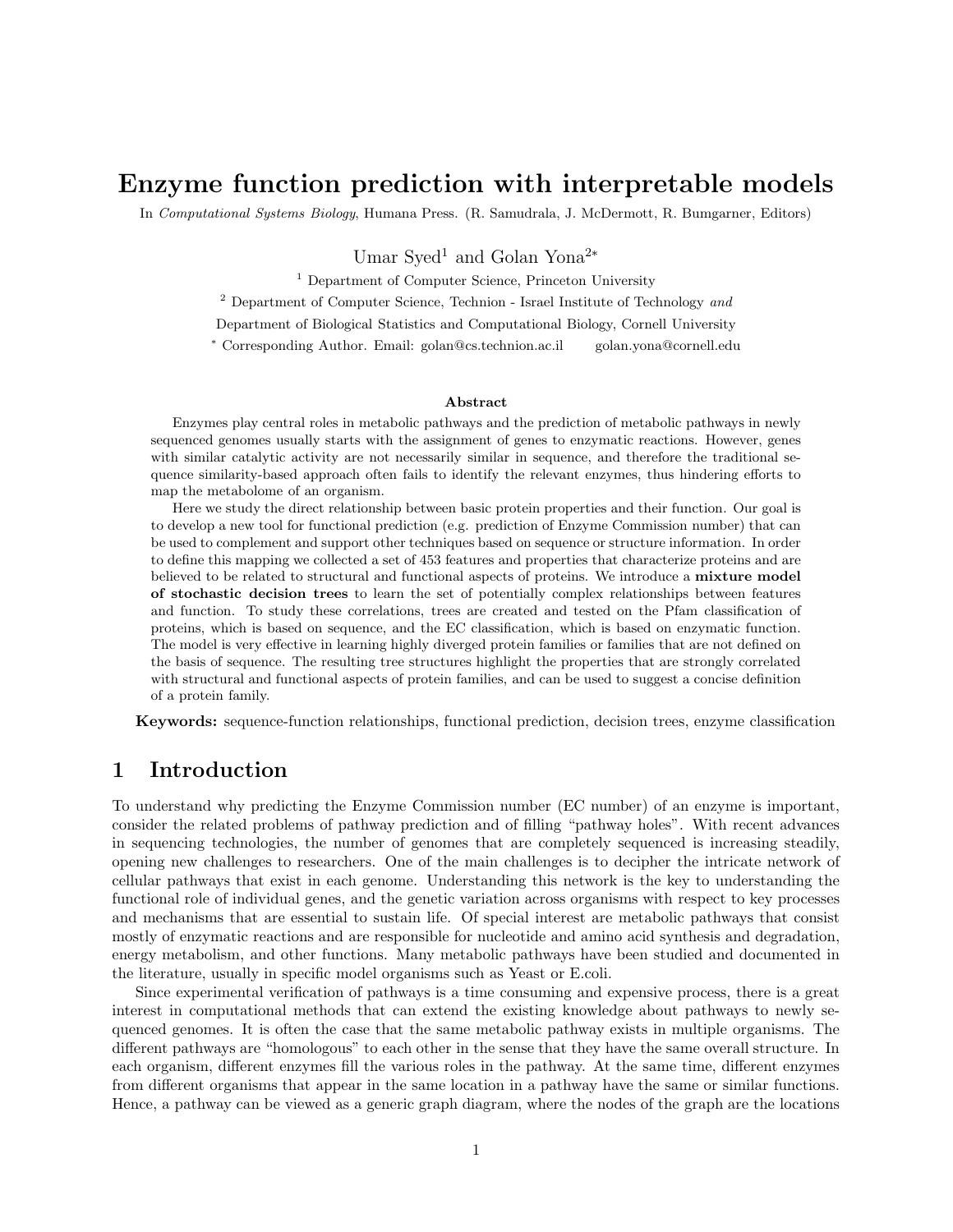in the pathway, and are annotated with just the function associated with that location. For example, this is the way pathways are represented in the pathway databases KEGG [Kanehisa & Goto 2000] and Meta-Cyc [Caspi et al. 2006], where EC numbers are used to denote the function of each node in the graph (see Figure 1).



Figure 1: Left: Glycine biosynthesis pathway. Right: I/GDP-mannose metabolism. (Pathway layouts were retrieved from the MetaCyc database [Caspi et al. 2006]). Metabolic pathways are sequences of consecutive enzymatic reactions. Each reaction starts with a certain metabolite and produces another metabolite through synthesis, break down or other transformations. The Glycine biosynthesis pathway produces the amino acid Glycine from the amino acid Serine. The GDP-mannose metabolism is one of the pathways that produce the compounds necessary to build cellular structures and organelles, such as cell walls.

The most popular approach for *pathway prediction* is to use pathway diagrams that were experimentally determined in one organism and map genes from a newly sequenced genome onto these diagrams [Paley & Karp 2002, Bono et al. 1998]. This approach requires a functional association of genes (and their protein products) with enzymatic reactions or enzyme families. If, for a particular organism, the enzyme corresponding to a node in the pathway diagram is unknown, this is called a "pathway hole" for that organism. Only proteins from that organism with the proper enzymatic activity can be candidates for filling the hole.

To identify the set of candidate enzymes various approaches have been employed. For example, [Green & Karp 2004] used BLAST to identify the best enzyme from among all candidate genes. Specifically, for each pathway hole, all proteins in the genome of interest were BLAST-ed against a set of "query" proteins, which consisted of proteins with the correct EC number taken from other genomes. Those proteins most similar to the query set were viewed as the most promising candidates. [Chen & Vitkup 2006] fill pathway holes by choosing an enzyme for the hole that has a similar phylogenetic profile as nearby enzymes in the pathway. [Kharchenko et al. 2006] took an integrative approach to filling holes. They used phylogenetic profiles, expression profiles, physical interaction data, gene fusion data and chromosomal clustering data to compare each candidate with the hole's neighbors in the pathway. A different integrative approach is used in [Popescu & Yona 2005] where genes were selectively assigned to pathways so as to maximize the co-expression of genes that were assigned to the same pathway while minimizing conflicts and shared assignments across pathways. This work was later extended in [Popescu & Yona 2006] where the deterministic assignments were replaced with probabilistic assignments that reflect the affinity of the different enzymes with different cellular processes.

All these methods require a set of candidates for each hole. And while they can use the trivial candidate set consisting of all of the proteins in the subject organism, their performance is likely to significantly improve if the candidate sets are small and focused. For example, [Yaminishi et al. 2005] found in experiments with their pathway inference algorithm that constraining pathways so that they are consistent with EC annotations "improves the [performance] in all cases". Similar results were reported in [Popescu & Yona 2006]. Hence, accurate EC annotation of proteins is an important step towards pathway prediction and functional annotation of genes in general. Producing effective mappings from genes to enzyme families is the focus of this chapter.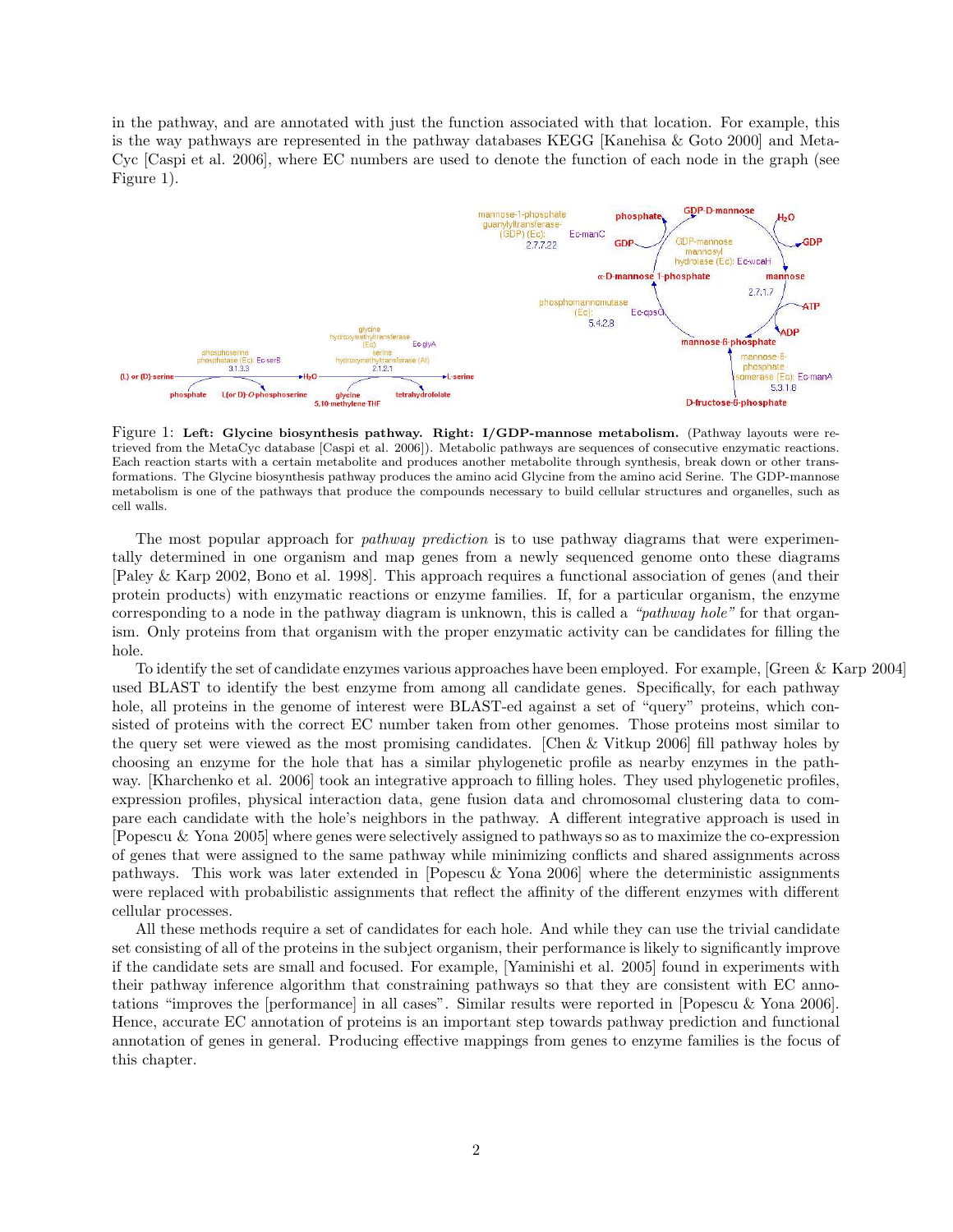### 1.1 Enzyme class prediction: survey

### 1.1.1 The EC hierarchy

Traditionally, enzymes have been organized into a a systematic, hierarchical classification scheme devised by the IUB Enzyme Commission [EC]. The EC number of an enzyme has the form A.B.C.D, where the first digit A indicates the enzyme's major functional family: oxidoreductase, transferase, hydrolase, lyasase, isomerase, or ligase. The second digit B places the enzyme in a functional subfamily, the third into a subsubfamily, and so on. For example, the EC number 1.2.3.4 designates enzymes which are oxidoreductase (the first digit) that act on the aldehyde or oxo group of donors (the second digit) and have oxygen as an acceptor (the third digit). In this case, the last digit specifies the particular reaction that is catalyzed by this family of enzymes. Some enzymes whose functions are poorly understood have incomplete EC numbers, i.e. they have only been assigned the first few digits of an EC number. Also, some multifunction enzymes have more than one EC number.

#### 1.1.2 Prediction based on sequence similarity

Given a new protein sequence, the first step toward predicting its function is usually through sequence analysis. The most basic form of sequence analysis is sequence comparison, in search of sequence similarity. This analysis is still the most common way of functional prediction today, and the majority of sequences in the protein databases are annotated using just sequence comparison.

However, in many cases sequences have diverged to the extent that their common ancestry cannot be detected even with the most powerful sequence comparison algorithms. This is true for many enzyme families; although the proteins that share a particular EC number all possess the same function, they can nevertheless have very different sequences. As a result, predicting the EC number of a protein, even the first few digits, can be very challenging, and using only sequence alignment techniques is often insufficient.

For example, [Shah & Hunter 1997] used BLAST and FASTA to examine how well sequence alignment can predict the EC number of an enzyme. They surmised that if sequence alignment was enough to completely characterize an EC family, then every enzyme should have a higher alignment score with members of its own family than with members of other families. However, they found that this is the case for only 40% of EC families; for some families, the connection between sequence similarity and functional similarity was very weak. They noted several reasons for this, including the prevalence of multidomain proteins among enzymes, as well as convergent and divergent evolution.

#### 1.1.3 Structure based approaches

When the structure of a protein is known, sequence analysis can be followed by structure comparison with the known structures in the PDB database. Since structure is more conserved than sequence, structural similarity can suggest functional similarity even when sequences have diverged beyond detection. However, enzyme families do not necessarily correlate with groups of structurally similar proteins. Moreover, proteins can have similar functions even if their structures differ [Wilson & Irwin 1999, Stawiski et al. 2000].

For example, [Todd et al. 2001] showed that the same enzyme family can be mapped to different structural folds. A clear mapping in the opposite direction also cannot be established. The authors showed that 25% of CATH superfamilies have members of different enzyme types and above 30% sequence identity is necessary to deduce (with 90% accuracy) the first three digits of the EC number. Similar results are reported in [Devos & Valencia 2000], who examined pairs of enzymes from FSSP [Holm & Sander 1994], a database of structural alignments. They found that among structurally similar proteins, above 50% sequence identity usually implied that the two enzymes shared the first three digits of their EC number, and above 80% sequence identity was enough to preserve all four digits. However, they also found that it was difficult to classify enzymes correctly below 50% identity, while below 30% was "problematic".

[Wilson et al. 2000] performed a similar analysis of the SCOP database [Murzin et al. 1995]. Among enzymes sharing a particular SCOP fold, they found that the first three digits of the EC number were not preserved below 40% identity, and even the first digit was not preserved below 25% sequence identity.

While these results were not very promising, [Rost 2002] argued that they were actually too optimistic, since the distribution of enzymes in curated databases is not representative of the true distribution of enzymes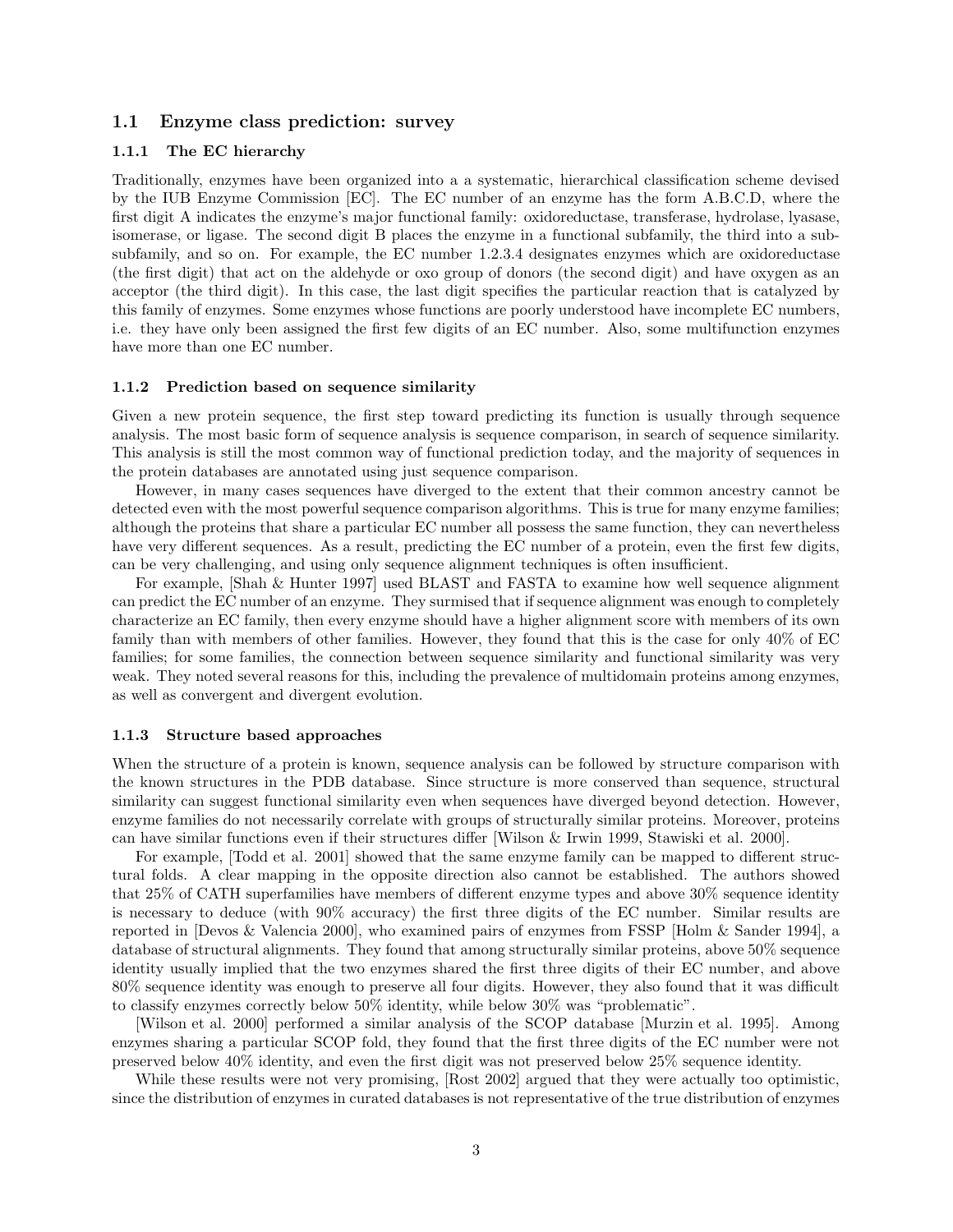in nature. He proposed to correct for this bias by reducing the redundancy in those databases, and after doing so, found that even a very low BLAST e-value between two proteins did not always imply that they had identical EC numbers. He did show, however, that structural similarity predicts EC number much better than sequence similarity, though still not especially well. But since structural data is sparse, and is not available for newly sequenced genes, structure-based methods are not very useful for genome-wide enzyme prediction.

#### 1.1.4 Approaches based on alternate representation of proteins

Instead of traditional sequence or structural alignment techniques, several groups have proposed comparison algorithms that rely on an alternative representation of proteins. These representations are usually derived from sequence motifs (i.e. short patterns), simple physio-chemical properties that can easily be computed from sequence, or annotations that are independent of sequence but can be found in databases for many proteins, e.g. subcellular location.

For example, [desJardins et al. 1997] represented each protein as a feature vector where the features were the composition of amino acids and the composition of secondary structure elements like helix, loop, etc. Note that this representation completely ignores the order of the amino acids in the sequence. However, a large number of generic machine learning algorithms require that training data instances be described as feature vectors, so the major advantage of this type of representation is that it allows these algorithms to be straightforwardly applied. DesJardins et al experimented with the naive Bayes classifier, decision trees, and nearest neighbor approaches. Although their results were inferior to sequence alignment methods, they were surprisingly good considering the simplicity of the features they used.

It is also possible to extract features from the molecular 3D structure of proteins. These can include perresidue properties like the contact energy or the distance from the center of mass of the protein. Obviously, this can only be applied to proteins whose structure is already known. Recently, [Borro et al. 2006] applied a Naive Bayes algorithm to this kind of representation, and were able to predict the first digit of the EC number with 45% accuracy.

[Cai & Chou] used a feature vector consisting of the amino acid composition, as well as the correlation of amino acid properties between residues near each other (but not necessarily adjacent) on the sequence. Their feature vectors also incorporated the GO [GO Consortium] annotations associated with the motifs contained in the sequence. In order to focus their efforts on difficult cases, they restricted their dataset to proteins that had less than 20% sequence identity to each other. Still, they were able to predict the first digit of the EC number of an enzyme with 85% accuracy. However, as there are only six possible values for the first EC digit, their method can uncover only a broad indication of the function of the enzyme.

A related approach is described in [Clare & King 2003]. This work uses an elaborate algorithm for predicting protein function that integrates several types of data. Given a query protein, they computed several sequence-derived and database-derived properties for it. They also performed a PSI-BLAST [Altschul et al. 1997] search to find homologous proteins, and computed the same properties for those homologs as well. Next, they used inductive logic programming to find frequently-occurring patterns among all these properties, and let each pattern be a binary feature. Finally, they used those features to train decision trees. There are several similarities between their algorithm and ours, but a major difference is that their decision trees are deterministic, whereas ours are stochastic (as described in section 4.1). Although they did not attempt to predict EC numbers, they were able to infer annotations from the MIPS classification scheme [Mewes et al. 1999] with accuracies ranging from 38% to 75%.

An important subgenre within these methods consists of those that use Support Vector Machines (SVMs) [Burges 1998]. Alternate protein representations often reside in very high-dimensional spaces, and SVMs are particularly well-suited for learning in these kinds of spaces, provided an appropriate kernel can be devised. [Jaakola et al. 1999] introduced the idea of using SVMs in biosequence analysis. They focused on detecting remote protein homologs, and devised SVM classifiers for SCOP families using an HMM-based kernel, where the feature vectors were generated by computing the derivatives of the sequence's likelihood with respect to the HMM parameters. Their study was followed by many others who applied SVMs to various classification tasks, including EC prediction. For example, [Han et al. 2004] formed a feature vector from several basic physio-chemical properties of proteins, and used a Gaussian kernel in the resulting feature space. They applied their algorithm to a set of 50 enzymes that have no known sequence homologs (the set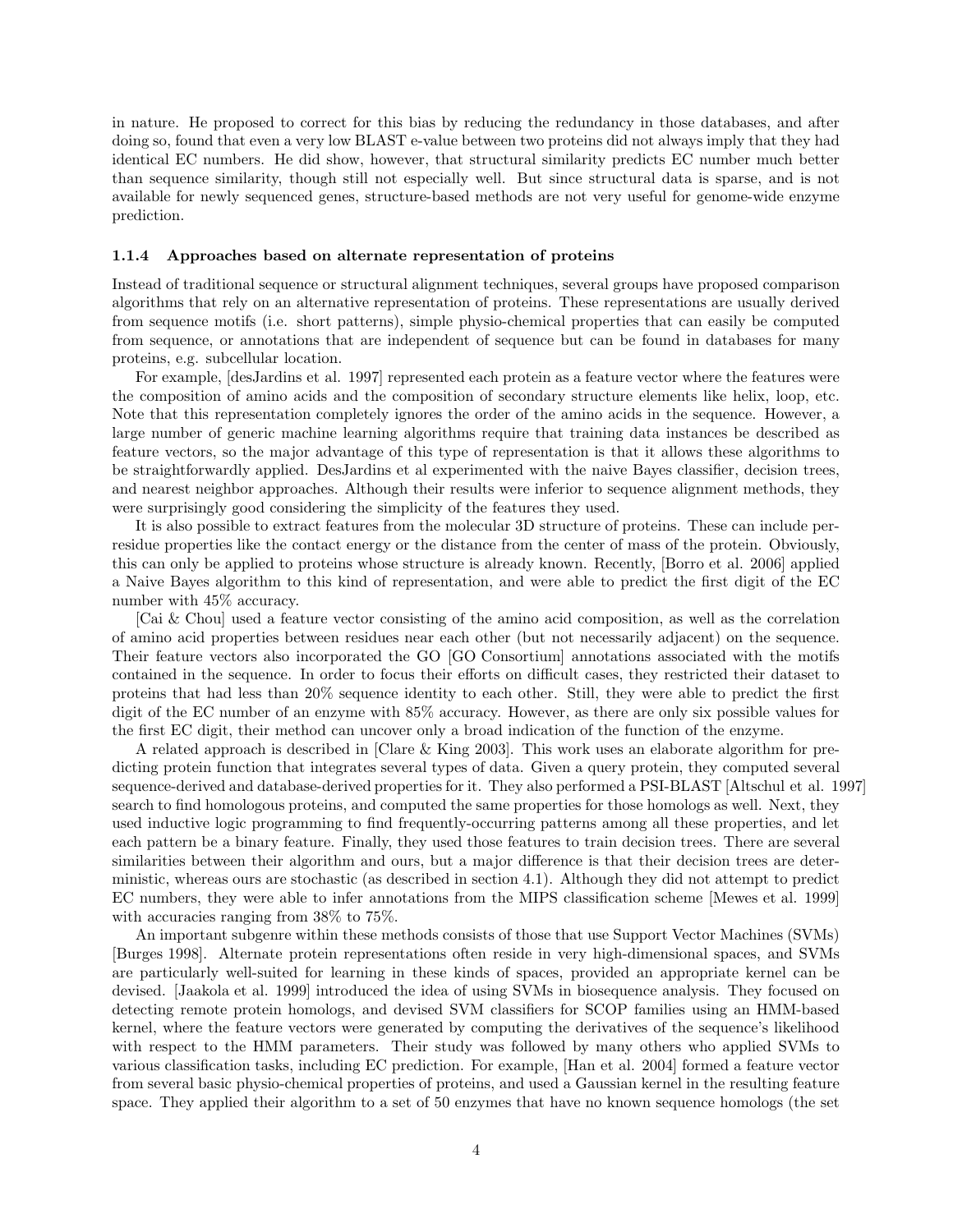was constructed using PSI-BLAST). On this difficult set, they were able to predict the first two digits of the EC number with 72% accuracy.

A novel kernel function, the "mismatch" kernel, was introduced in [Leslie et al. 2004] and tested on the SCOP classification. They defined their feature space such that the inner product of two vectors in the space is large only when the two sequences corresponding to those vectors contain many of the same kmers (i.e. amino acid sequences of length k). [Ben-Hur & Brutlag 2006] explored a very similar approach as [Leslie et al. 2004], but used sequence motifs instead of k-mers in their mismatch kernel. They tried to predict EC numbers, and reported better results than simpler methods such as the nearest neighbor algorithm.

#### 1.1.5 Other Approaches

Some authors have proposed novel data sources to predict EC numbers. For example, in prokaryotic organisms, it is well known that functionally related genes are often grouped together on the genome. [Kolesov et al. 2001] extended this concept with the following hypothesis: if the orthologs of two genes tend to be near each other on many genomes, then the two genes themselves are likely to have a similar function.

Other ideas can be viewed as advanced sequence similarity techniques. For instance, [Tian et al. 2004] used HMMs to determine the "functionally discriminating residues" of each EC family. According to their definition, these are the minimal set of residues needed to distinguish members of an EC family from nonmembers. [Emmanuel et al. 2005] proposed a Bayesian method to combine BLAST scores for the purpose of EC classification. They extend the simple approach of assigning each enzyme to the same EC class as its BLAST best-hit. Instead, for each enzyme, they estimate its membership probability in each EC class based on the EC classes of other enzymes with similar BLAST best-hit scores.

## 1.2 Our approach

In view of the previous sections, it is clear that multiple aspects of protein similarity should be considered, beyond sequence and structure, when functional similarity is sought. Features such as the domain content, subcellular location, tissue specificity, pairwise interactions and expression profiles may indicate common context and may suggest functional similarity even in the absence of clear sequence or structure similarity. These protein attributes and others are usually ignored, either because data is not available or because it is not clear how to use them to quantify functional similarity.

In this chapter we describe a method to predict the function of a protein based on basic biochemical properties augmented with (partial) data available from database records of biological properties that may hint at the biological context of the protein. Our goal is to identify the most relevant and informative features and combination of features that best characterize protein families (e.g. enzyme families), and to create a model for each protein family that can be used for classification and function prediction. Our approach hinges on algorithms for decision tree building [Duda et al. 2000, Mitchell 1997, Breiman et al. 1993] but further expands the traditional work on decision trees, by introducing a mixture model of stochastic decision trees (SDT). The trees handle missing attributes, ambiguities and fuzzyness — which are to be expected when analyzing database records of proteins — by using a probabilistic framework, and are optimized to ensure high generalization power by testing several validation techniques.

The resulting tree structure indicates the properties that are strongly correlated with the class of proteins modeled. This set of properties depends on the classification task. For example, the set of properties most strongly correlated with structural aspects are not necessarily the same as the properties that are most relevant for functional aspects. Clearly, this set can also change from one protein family to another. To study these correlations, trees were created and tested on two different types of known protein classifications: a sequence-based classification of proteins (Pfam [Bateman et al. 1999]) and a functional classification of proteins (the enzyme classification system [EC]).

The learning system consists of two main parts: the first is the feature extraction system. Much thought was given to selecting an extensive set of attributes that would create reliable representations of protein families. The second part is the model used to identify regularities in the patterns of these attributes for each family — the set of attributes that best correlate with functional aspects of proteins and can most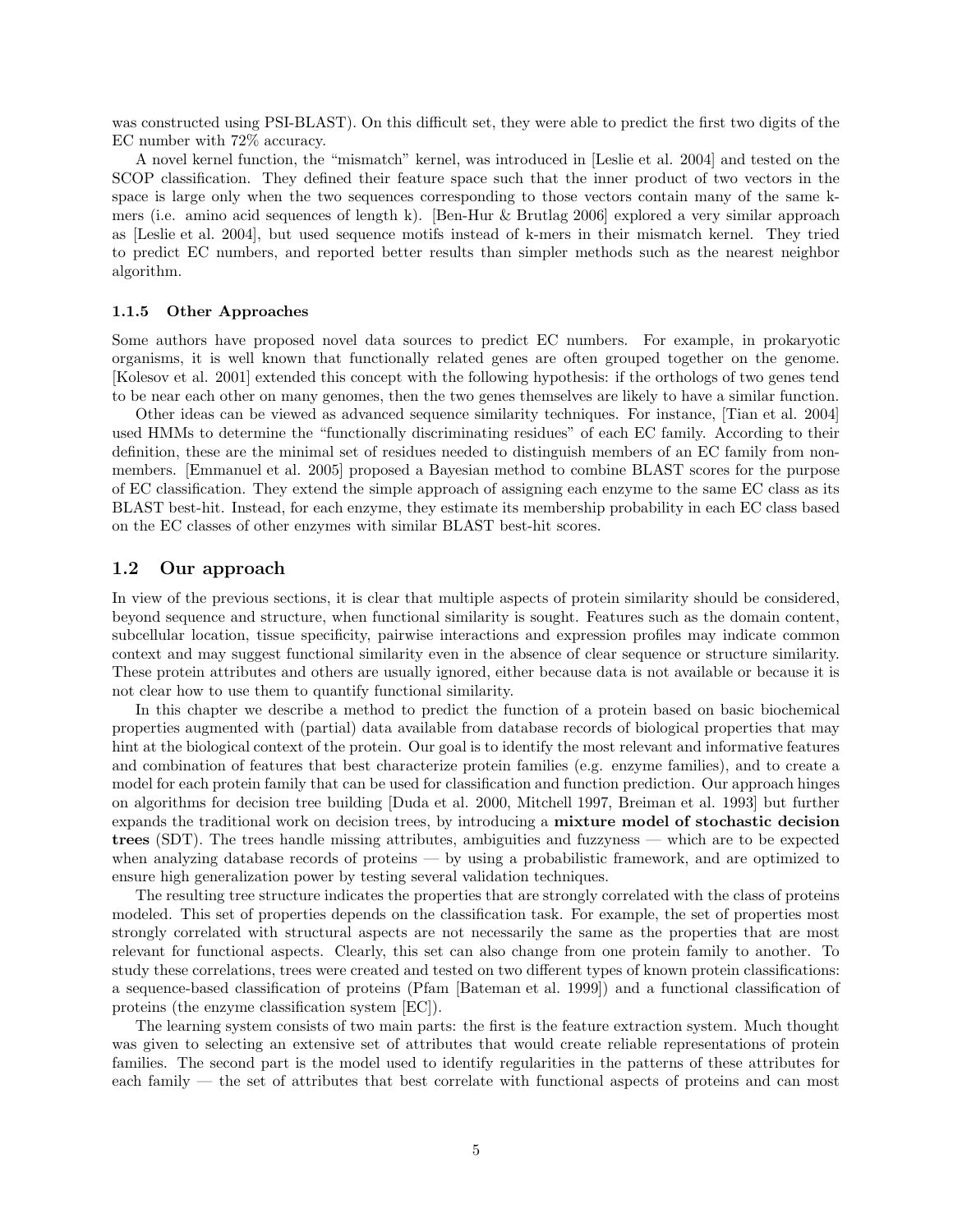accurately predict membership in the family. We first turn to describing the feature extraction system, and then to the decision tree learning model and our new SDT model.

## 2 Methods I - Data preparation and feature extraction

Our basic data set is the SWISSPROT database release 39.3 and the TrEMBL database [Bairoch & Apweiler 1999] release 14.4 as of July 15 2000, with 464744 proteins (the dataset is available at http://biozon.org/ftp/data/papers/ec/). A total of 453 features are used to describe each protein. The features are divided into three sets of features: features that can be calculated directly from the sequence, features that are predicted from the sequence and features that are extracted from database records.

## 2.1 Sequence features

These features include composition percentages for the 20 individual amino acids, as well as for 16 amino acid groups adopted from [Hobohm & Sander 1995] and [Ferran et al. 1994]. The groups are: charged (DE-HIKLRV), positively charged (HKR), negatively charged (DE), polar (DEHKNQRSTWY), aliphatic (ILV), aromatic (FHWY), small (AGST), tiny (AG), bulky (FHRWY), hydrophobic (ILMV), hydrophobic aromatic (FWY), neutral and weakly hydrophobic (AGPST), hydrophilic acidic (EDNQ), hydrophilic basic (KRH), acidic (ED), and polar and uncharged (NQ).

Despite the overlap between these amino acid groups, each one has a unique characteristic. It is this characteristic that may play a role in defining and distinguishing family members from non-members, and therefore all the groups were considered to be distinct features.

We also calculated composition percentages for each of the 400 possible dipeptides. However, to save computation time, only the most informative dipeptides were used during learning. The selection of dipeptides was done dynamically, during the training phase of the algorithm, on a per-family basis. We discuss this refinement further in the Appendix, section 9.1.1.

In addition to sequence composition, we also computed the average hydrophobicity, average isoelectric point, and average molecular weight of the protein sequence, as well as the overall sequence length. The hydrophobicities used are the scaled values, as described in [Black & Mould 1991]. The values for isoelectric point can be found at [IonSource].

### 2.2 Predicted features

These represent the percentage of each protein that is predicted to be a coil, helix, or strand, as computed by PSIPRED [McGuffin et al. 2000], a secondary structure prediction program. We ran PSIPRED in 'single' mode for each sequence, meaning that the program did not search for sequence homologs to assist in its prediction.

### 2.3 Database features

We extracted nine database features from SWISSPROT: three binary, five nominal, and one numerical (integer). The three binary features respectively indicate the presence of alternative products, enzyme cofactors, and catalytic activity in each protein, as determined from the optional fields of the CC section of each SWISSPROT protein record (see SWISSPROT user manual [Swiss-Prot]). A lack of annotation was interpreted as a '0' value; otherwise, the value was set to '1'.

The nominal features (tissue specificity, subcellular location, organism classification and species) are more involved. Each protein is defined over zero or more values for each nominal feature: if  $Values(A)$  is the set of all possible values for nominal attribute A, then each protein is defined over a subset of  $Values(A)$ . In all cases, a complete lack of information for A in a protein record was interpreted as an 'unknown' value for that attribute, and was treated specially by the decision tree algorithm (described in the Appendix, section 9.1.5). Two definitions of tissue specificity were included, one derived from the RC:TISSUE field, and one from the CC:TISSUE SPECIFICITY field. The subcellular location of the protein was derived from the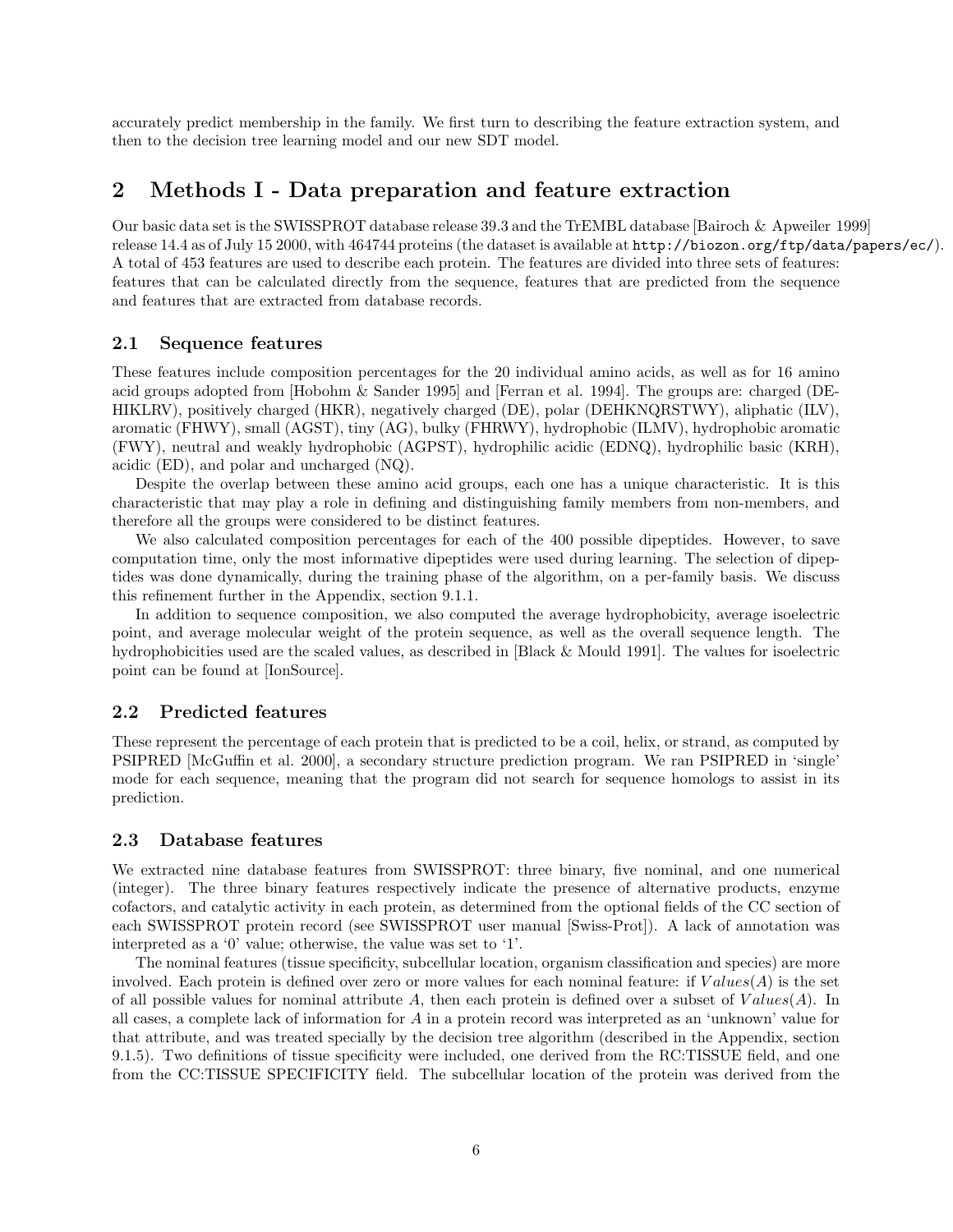CC:SUBCELLULAR LOCATION field, while the organism classification and species were taken from the OC and OS fields, respectively.

Lastly, we also computed the number of PROSITE patterns exhibited by each protein by consulting the appropriate DR line of each record. Specifically, for each protein, we summed the number of certain and uncertain hits over all PROSITE patterns. This attribute is an indication of the domain/motif "complexity" of the protein<sup>1</sup>.

It should be noted that we intentionally skipped the keywords in the KW field of SWISSPROT records. These keywords are strongly linked with protein function. However, as opposed to the other database attributes, these keywords explicitly describe protein functionality and are based on human annotation and interpretation. If ours was purely a classification task, the performance clearly could have improved by integrating SWISSPROT keywords. However, since we are interested in learning the mapping between proteins' properties and their function, we decided to exclude these keywords. We selected only database attributes that are based on experimentally verified information.

## 3 Methods II - The decision tree learning model

To model protein families, we developed a novel learning algorithm, which we call a mixture model of stochastic decision trees (SDT). Each family is modeled by a collection of decision trees that capture the salient features that are common to the members of the family. Our choice of the model was motivated by the nature of the data. Decision trees are useful when the data is nominal, i.e. when there is no natural notion of similarity or even ordering between objects. Such is the case for some of the attributes we associate with proteins, for example, tissue specificity and subcellular location. These attributes rule out the use of many other popular machine learning models, such as Support Vector Machines. Other attractive aspects of decision trees are robustness to errors both in classification and attribute values. Moreover, decision trees can be used when some of the data is missing, and this is often the case with database attributes. In the next sections, we first describe the traditional decision tree model, and then introduce the mixture model and other variations. The reader who is not interested in the details of the learning model can skip to section 6. However, we recommend reading sections 3.1 through 5 to get an idea of the main components of the model.

### 3.1 The basic decision tree model

Decision trees classify instances by sorting them down the tree from the root to a leaf node, which provides the classification of the instance. Each leaf node is either associated with a category label or probabilities over different categories. Each internal node specifies a test of some attribute of the instance and each branch descending from that node corresponds to a subset or range of the possible values of this attribute. An example decision tree is given in Figure 2. An instance is classified by testing the attributes of the instance, one at a time, starting with the one defined by the root node, and moving down the tree along the branch corresponding to the specific value of the attribute in that instance, until it reaches a leaf node. Note that this kind of scenario does not require a metric over instances.

## 3.2 The traditional training procedure for decision trees

When training decision trees from sample data  $S$ , the goal is to create a concise model that is consistent with the training data. Most learning algorithms use variations on a core algorithm that employs a topdown, greedy search through the space of all possible decision trees. Trees are grown from the root to the leaves, and the algorithm progressively splits the set of training examples into smaller and purer subsets by introducing additional nodes to the bottom of the growing tree with tests over new properties.

Usually, the criterion according to which the next attribute is selected is based on the reduction in impurity (class mixup) when testing on the attribute: the difference between the impurity before and after

<sup>&</sup>lt;sup>1</sup>Alternatively, one could use an attribute for each possible motif, or a single motif attribute that indicates the set of motifs that is present in the protein. However, with more than 1300 PROSITE patterns the set of possible values (or combinations of values) is too large to handle efficiently during learning.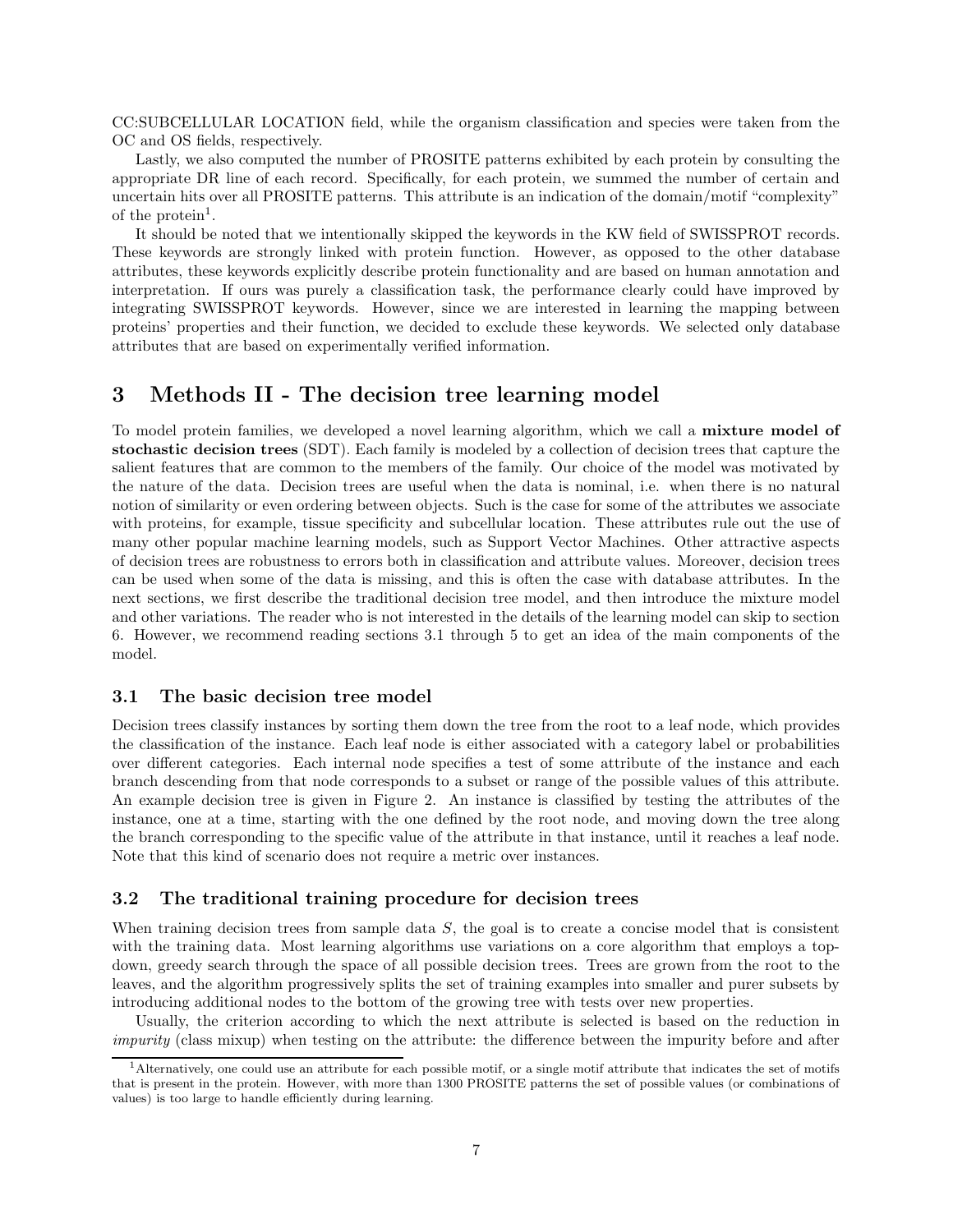

Figure 2: A sample decision tree for a specific class of proteins. An instance is classified by testing its attributes, starting from the test at the root node. If the final answer is yes then the instance is classified to the class.

the split. One possible measure of the impurity or uncertainty is the entropy of the sample set at that node. The entropy impurity is also called the information impurity and is defined as

$$
i(S) = Entropy(S) \equiv -\sum_{j=1}^{c} p_j \log_2 p_j
$$

where  $p_j$  is the fraction of examples in the set S that are in category j. The common strategy is to select the attribute that decreases the impurity the most, where the drop in impurity is defined as:

$$
\delta i(S) = i(S) - \sum_{v \in Values(A)} \frac{|S_v|}{|S|} i(S_v)
$$

where  $Values(A)$  is the set of all possible values for attribute A. When the measure used is the entropy impurity, the drop in impurity is called information gain and is denoted by  $Gain(S, A)$ 

$$
Gain(S, A) = Entropy(S) - \sum_{v \in Values(A)} \frac{|S_v|}{|S|} Entropy(S_v)
$$

The ID3 learning algorithm [Quinlan 1986] uses this criterion to decide on which attribute to test next. The outline of the algorithm is given below:

- 1. Initialize a root node with the set of all samples S.
- 2. If no test reduces the node impurity
	- (a) Then node is a leaf.
- 3. Else
	- (a) Select best test for decision node.
	- (b) Partition instances by test outcome.
	- (c) Construct one branch for each possible outcome.
	- (d) Build subtrees recursively.

After the learning procedure has terminated, the learned tree can be used to classify new instances, as depicted in Figure 2. During classification, an example is repeatedly subjected to tests at decision nodes until it reaches a leaf, where it is assigned a probability equal to the percent of training examples at the leaf that are class members.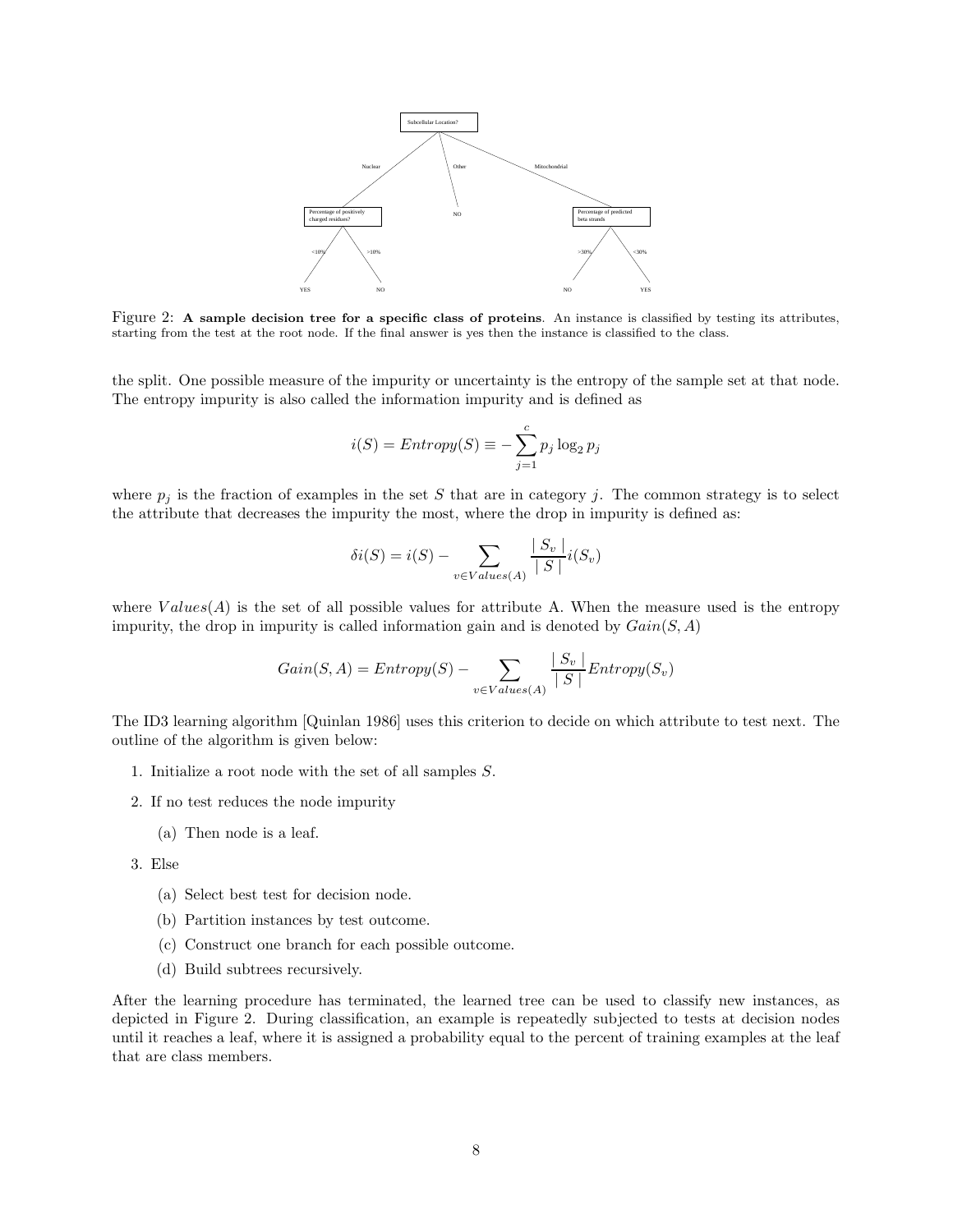### 3.3 The extended training procedure for decision trees

The ID3 algorithm may result in trees that over-fit the training data, capturing coincidental regularities that are not necessarily characteristic of the class being modeled. Such trees will perform poorly on new unseen examples. The C4.5 algorithm [Quinlan 1993] is an improvement over ID3 by using rule post-pruning to prevent overfitting, and several other modifications to handle missing attributes and to account for bias in information gain introduced by multi-value attributes (using the GainRatio and Mantaras functions described in section 9.1.6 of the Appendix).

Our basic learning procedure (which is one component of our new learning system) is similar to the C4.5 algorithm. We make intensive use of validation-based post-pruning in our algorithm. We refer to the set of samples available for learning as the **learning set** (the remaining samples are compiled into the **test set** used later for performance evaluation). The proteins in the learning set are divided into 10 equal parts. Let n be the size of the learning set. Ten different trees are generated for each family, and each one uses  $\frac{9}{10}n$ as its **training set** and  $\frac{1}{10}n$  as its **validation set**. Each tree is built using the training set and pruned using the validation set. Pruning is done by running an exhaustive search over all tree nodes. Each node is temporarily pruned (i.e. converted to a leaf) and the performance of the new tree is evaluated over the validation set. The node that produces the largest increase in performance is selected and the corresponding subtree is pruned. The process continues as long as it does not cause a decrease in performance over the validation set (we evaluate performance using a variety of different evaluation functions, which are discussed in section 4.2).

Cross-validation pruning improves consistency and provides a more balanced model that learns the regularities that are common to different subsets of the data rather than those that are coincidental and occur only in a specific data set.

Eventually, the 10 trees are combined to obtain a single prediction. Each tree is weighted according to its performance over the learning set, where the performance is measured in terms of the evaluation function, denoted by Q (see section 4.2). The final output is a performance-weighted average of the probabilities returned by each of the 10 trees. Denote by  $P_i(+x)$  the class probability of the sample x according to the i-th tree, then the total probability assigned by the set of trees is given by

$$
P_{Trees}(+/x) = \frac{\sum_{i \in Trees} Q(i)P_i(+/x)}{\sum_{i \in Trees} Q(i)} \tag{1}
$$

where  $Q(i)$  is the quality (performance) of the *i*-th tree over the learning set (the higher, the better the tree separates the samples). It should be noted that the 10 trees that are learned from the 10 sets are generally very similar to each other, and their similar core structure is a reflection of the properties that truly characterize the protein family. However, because of the greedy nature of the search for the optimal tree, other, competing tree structures may be missed. This issue is addressed in the next section where we introduce the concept of a stochastic decision tree.

In addition to cross-validation based post-pruning, our algorithm includes other variations and enhancements that were adopted from different papers in this field, as well as several novel elements that we introduced into the learning procedure. Among the enhancements are:

- Dynamic attribute filtering.
- An effective procedure for discretizing numerical features.
- An efficient algorithm for finding binary partitions of multi-valued attributes.
- Methods to handle instances that have missing or multiple values for an attribute.
- Various impurity measures for attribute selection.
- Different weighting functions and adjusted impurity measures (such as **mixed entropy** and **interlaced** entropy) to handle skewed distributions in which negatives samples far outnumber positive samples, such as in our protein classification problem.

For more details on these and other elements of the extended learning algorithm, the interested reader is referred to section 9.1 of the Appendix.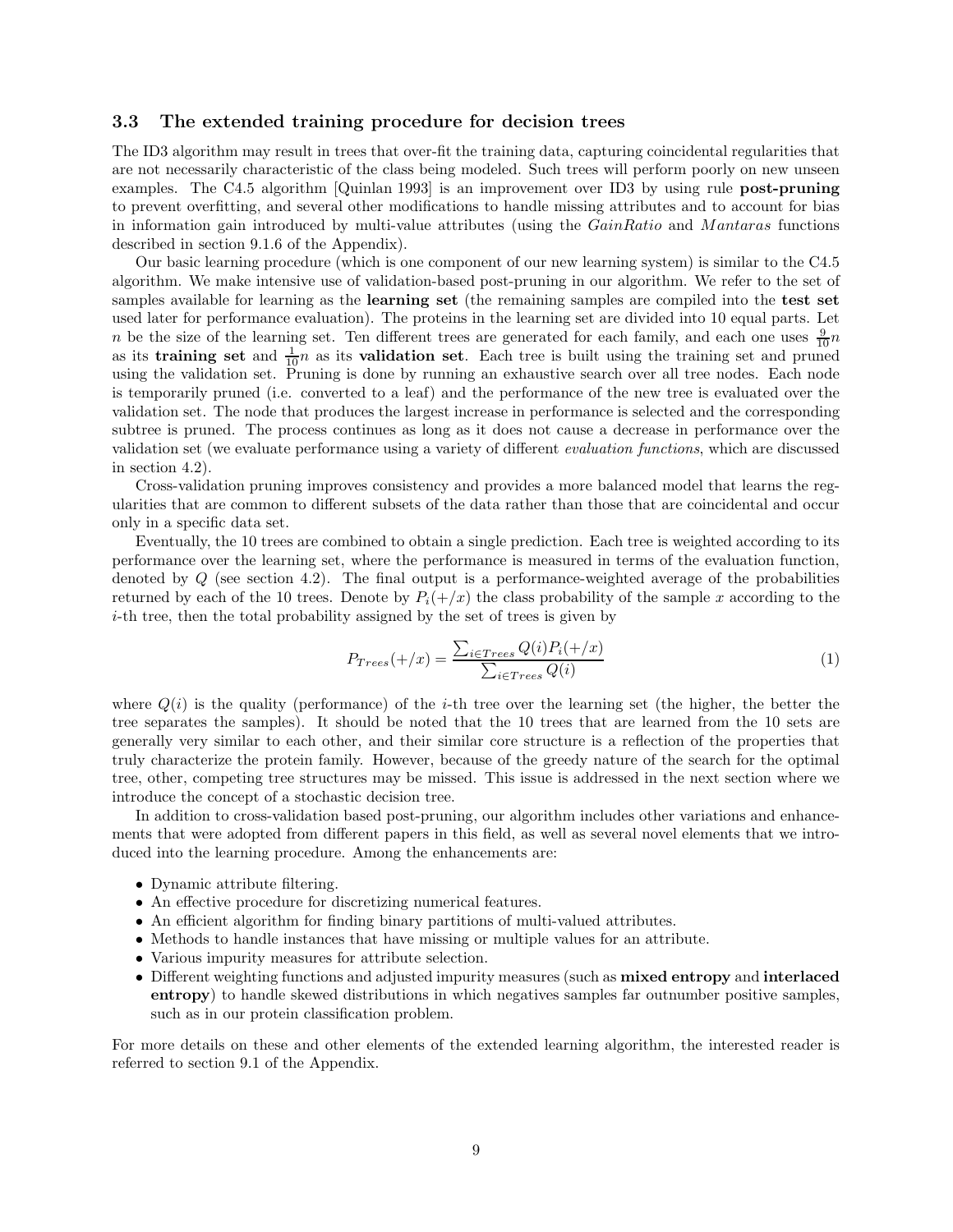## 4 Methods III - The mixture of stochastic decision trees

The next elements of our model address some of the fundamental problems with traditional decision tree learning algorithms. Specifically, we address three elements: optimization, evaluation and model selection. More precisely, we first propose an effective method of searching the hypothesis space that overcomes the pitfalls of the deterministic learning algorithms. Secondly, we introduce some novel criterion functions to evaluate decision tree performance. Thirdly, we propose an alternative method (MDL-based pruning) for deciding on the most probable model that is especially effective for small data sets. The first two elements are described next. The third is described in section 9.2 of the Appendix.

### 4.1 The stochastic framework

The basic procedures for building decision trees (such as those that are described in section 3) are deterministic. They employ a greedy approach that always selects the attribute the maximizes the information gain. However, this local maximization is not guaranteed to produce the "best" decision tree that describes the data. It happens quite often that several attributes have very similar information gain values. The choice of the one that marginally outperforms the others at some point in the training process may prove to be less advantageous later on. Even if the chosen attribute has a significantly better information gain, it still does not guarantee that in the optimal tree this attribute is indeed used at this point. To address this limitation imposed by the classical decision tree learning algorithm, we switched to a stochastic (probabilistic) framework, in which the attribute is selected with probability that depends on its information gain

$$
Prob(A) = \frac{InfoGain(S, A)}{\sum_{i} InfoGain(S, A_{i})}
$$

Thus, attributes with higher information gain have higher probability to be selected, but even attributes with small information gain have a non-zero probability to get selected. To diversify the composite model of a protein family a total of 10 trees are learned for each training set; one deterministic (using the traditional approach) and 9 stochastic trees. With 10 training sets per family (see section 3.3), the final mixture model has a total of 100 trees per family. As before, denote by  $P_i(+x)$  the class probability of the sample x according to the i-th tree, then the total probability assigned by the hybrid mixture of trees is given by

$$
P_{Mixture}(+/x) = \frac{\sum_{\text{training set } j} \sum_{i \in Trees(j)} Q(i) P_i(+/x)}{\sum_{\text{training set } j} \sum_{i \in Trees(j)} Q(i)} \tag{2}
$$

where  $Trees(j)$  is the set of trees learned from the j-th training set.

Our model was originally introduced in [Syed & Yona 2003]. It is similar to other methods that use ensembles of decision trees, such as [Dietterich 2000] and [Ho 1998]. In particular, [Breiman 2001] introduced the random forests model, in which a large mixture of decision trees is trained, and where the best split at each node is chosen from among a randomly selected subset of all the attributes. The parallels with our method are clear, but a major difference is that our method biases the selection towards higher quality attributes, instead of randomly constraining the selection to a small set. Moreover, some of the trees in our mixture are trained using the traditional deterministic method. Breiman's analysis suggests that these changes may yield improved performance, since he proves that the generalization error of a random forest decreases as the quality of the individual trees in the forest increase.

### 4.2 Evaluation of decision trees

The evaluation function  $Q$  is a key element of our learning model (see equations 1 and 2) as well as for performance assessment. A common measure of performance that is used in many machine learning applications (including decision trees learning algorithms such as C4.5) is the accuracy, i.e. the percentage of correctly classified examples

$$
accuracy = \frac{tp + tn}{tp + tn + fp + fn} = \frac{tp + tn}{total}
$$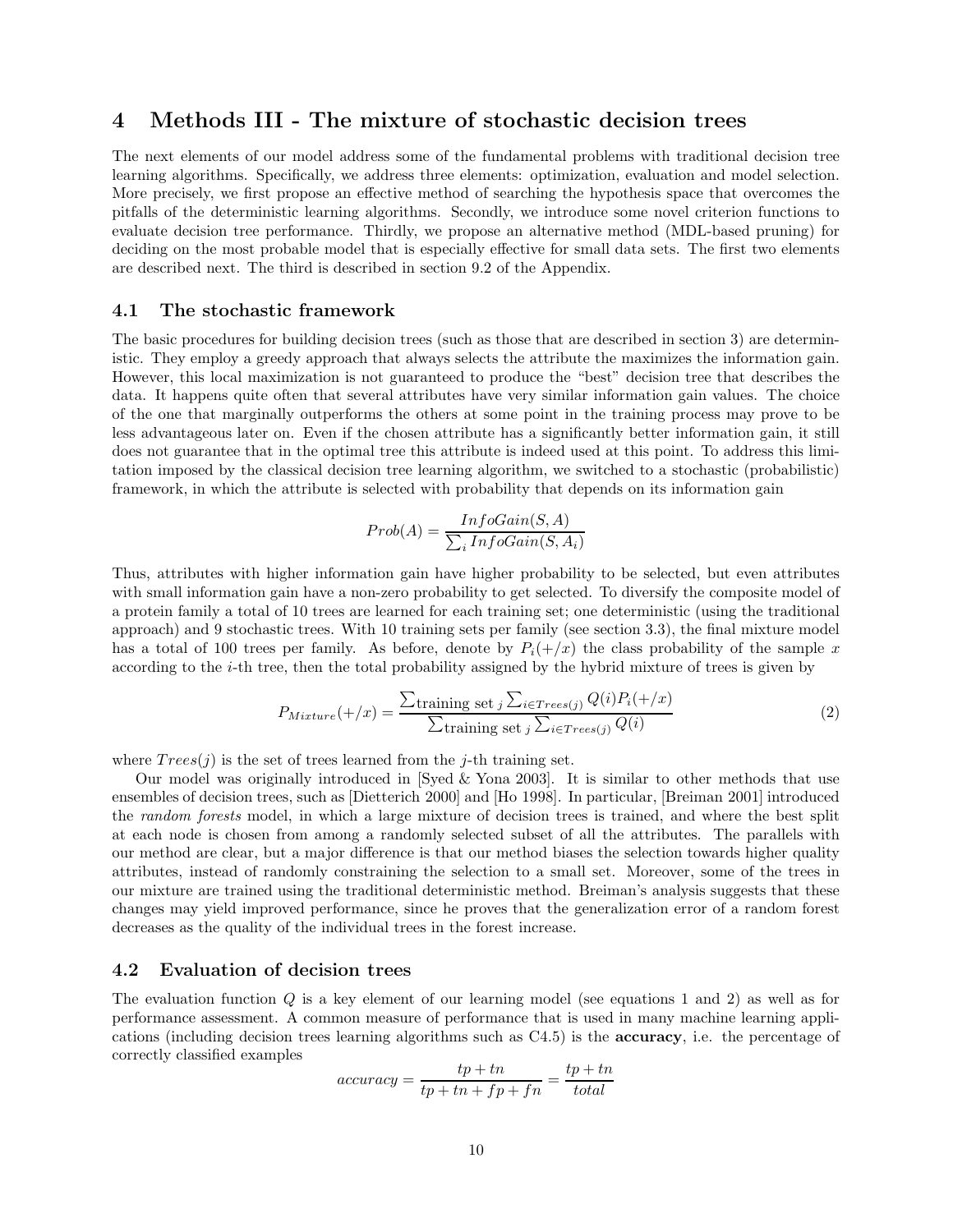where tp is the number of true positives, the number of true negatives,  $fp$  is the number of false positives, and  $fn$  is the number of false negatives. However, with the majority of the samples being negative examples, the accuracy may not be a good indicator of the discriminating power of the model. When the task is to discern the members of a specific class (family) from a large collection of negative examples, better measures of performance are the sensitivity and selectivity (the positive predictive power), defined as

$$
sensitivity = tp/(tp + fn) \qquad \quad \text{selectivity} = tp/(tp + fp)
$$

The categorization of samples as true (false) positives/negatives depends on the model and on the output it assigns to the samples. Since decision trees output probabilities, we need a way to interpret these real numbers as either 'positive' or 'negative'. Usually one sets a threshold score  $T$ , a probability above which samples are predicted to be positive. Thus, if a sample reaches a leaf node  $j$  with membership probability  $P_i(+)$  (defined based on the relative fraction of positive samples in this node), then it will be classified as positive if  $P_i(+) > T$  (see section 9.3 of the Appendix for discussion on methods for setting the threshold).

The ROC measure. An alternative that does not require defining a threshold first is the Receiver Operating Characteristic (ROC) score. To compute this score, one first has to sort all samples according to their probabilities (as assigned by the model), then plot the number of true positives as a function of the false positives, and finally measure the area under the curve. This measure will be maximized when all the true positives are assigned higher scores than the negative samples. A variation on this score is ROC50, which only measures the area under the curve up to the first 50 false positives. The idea behind this plot is that in scanning a database search results one may be willing to overlook few errors if additional meaningful similarities can be detected. The area under the curve can be used to compare the overall performance of different methods.

The Jensen-Shannon measure. We propose a new evaluation function that takes into account the complete distributions of positives and negatives induced by the decision tree model, and accounts for their statistical distance. Specifically we use the Jensen-Shannon (JS) divergence between probability distributions [Lin 1991]. Given two probability distributions **p** and **q**, for every  $0 \leq \lambda \leq 1$ , the  $\lambda$ -JS **divergence** is defined as

$$
D_{\lambda}^{JS}[\mathbf{p}||\mathbf{q}] = \lambda D^{KL}[\mathbf{p}||\mathbf{r}] + (1 - \lambda)D^{KL}[\mathbf{q}||\mathbf{r}]
$$

where  $D^{KL}[\mathbf{p}||\mathbf{q}]$  is the relative entropy of **p** with respect to **q** (also called the Kullback-Leibler divergence [Kullback 1959]) and

$$
\mathbf{r} = \lambda \mathbf{p} + (1 - \lambda) \mathbf{q}
$$

can be considered as the most likely common source distribution of both distributions **p** and **q**, with  $\lambda$  as a prior weight (here we set  $\lambda = 1/2$  since the weighted samples are divided equally between the two categories; see section 9.1.7 of the Appendix). In our case, p and q are the empirical distributions of the positive and negative examples with respect to the class probabilities assigned to them by the decision tree model. We call the corresponding measure simply the **divergence score** and denote it by  $D^{JS}$ . This measure is symmetric and ranges between 0 and 1, where the divergence for identical distributions is 0.



Figure 3: Optimizing performance with the Jensen-Shannon measure. Ideally, the model should assign high probability to class members and low probability to non-class members. The goal is to maximize the statistical distance between the distribution of positives and the distribution of negatives and minimize the overlap.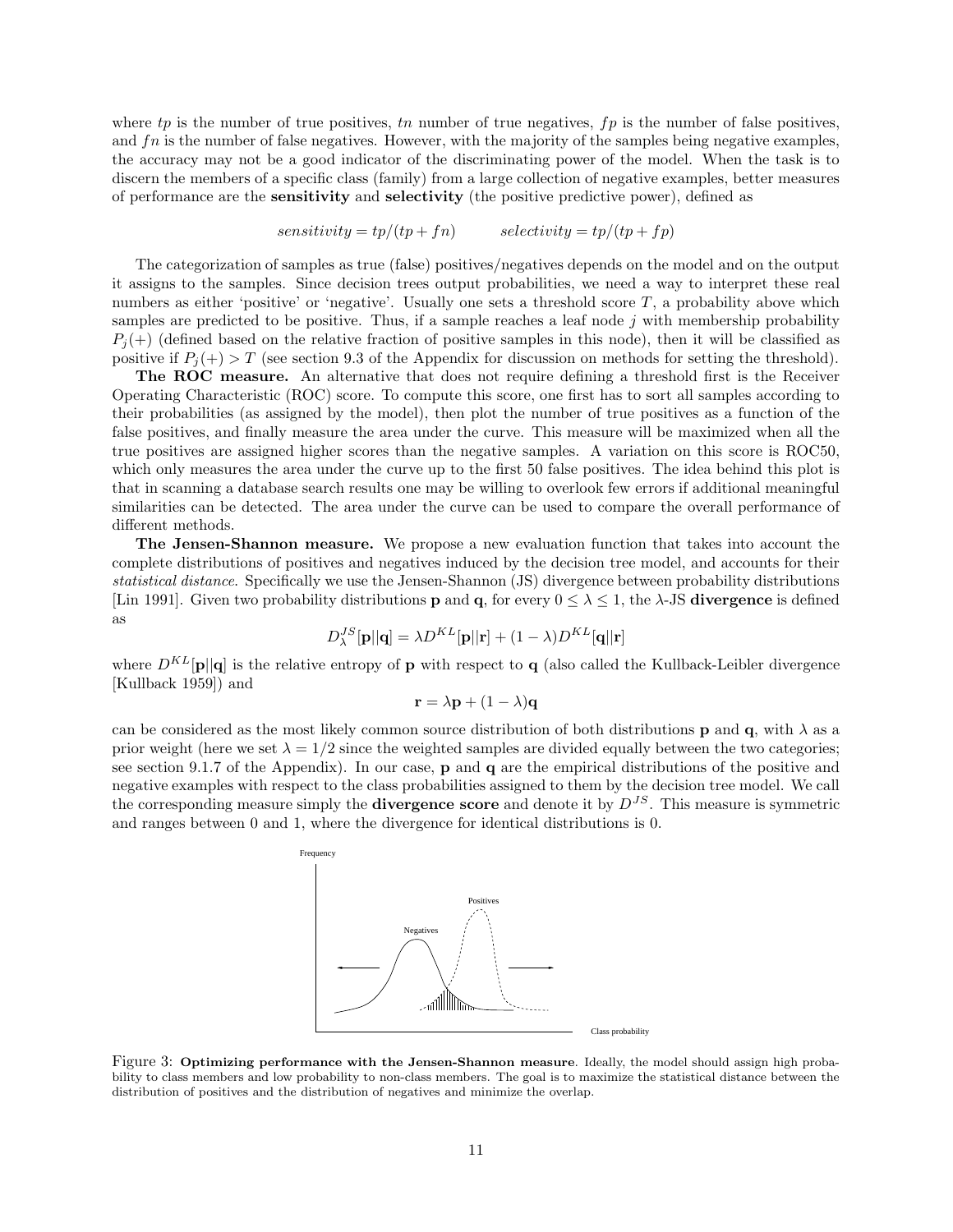All the measures provide rough estimates of the expected accuracy. However, unlike the other measures, the divergence score is less sensitive to outliers and is more likely to reflect the true estimate when applied to future examples. Moreover, there is no need to define a threshold T. Our goal is to maximize the statistical distance between the distribution of positives and the distribution of negatives, as exemplified in Figure 3, and minimize the overlap. The smaller the overlap the better the expected accuracy.

All four performance measures were tested during post-pruning (a node is pruned if the probabilities induced by the pruned tree are better at separating the positives from the negatives in terms of the evaluation function selected; see post-pruning in section 3.3 for more details). Also, while testing a particular pruning technique, we always used that same evaluation function to compute  $Q(i)$  in equations 1 and 2.

## 5 Methods IV - Optimization of the learning algorithm

There are many strategic decisions that one can take throughout the learning process. To find a good choice of parameters, we first optimized the learning strategy. Having incorporated the modifications described in sections 3.3 and 4 into our model and the tree-generating program, we converged to a locally optimal learning strategy by conducting a rough greedy search over the **space of decision tree learning algorithms**. All performance evaluations are done over the test set using the Pfam data set (see section 6.1) and averaged over all families. A step-by-step description of that search procedure follows:

The initial basic configuration is very similar to the C4.5 learning algorithm [Quinlan 1993]. It uses multiple (variable) branching factor, unweighted entropy-based gain ratio, 5 cross-validation sets, accuracy-based post-pruning (with the equivalence-point based threshold as described in section 9.3 of the Appendix), unweighted leaf nodes in prediction and a smaller subset of 53 features after removing all dipeptide information. The performance of this configuration was poor (sensitivity of 0.35). Introducing dipeptide information, and increasing the number of cross validation sets to 10 resulted in a significant improvement in performance (0.55). This setup was gradually improved by considering each one of the modifications discussed in the previous sections. The modifications were added one by one, and were accepted only if they improved performance over the previous configuration of the parameters. The results of this search are summarized in Table 1.

| configuration                          | sensitivity $($ = selectivity) | accepted/rejected |
|----------------------------------------|--------------------------------|-------------------|
| basic $(C4.5)$                         | 0.35                           | initial           |
| dipeptides $+10$ cross-validation sets | 0.55                           | accepted          |
| mantaras metric                        | 0.56                           | accepted          |
| binary splitting                       | 0.66                           | accepted          |
| weighted entropy                       | 0.69                           | accepted          |
| confidence-based threshold             | 0.63                           | rejected          |
| sen/sel post-pruning                   | 0.69                           | accepted          |
| JS-based post-pruning                  | 0.7                            | accepted          |
| roc50 post-pruning                     | 0.7                            | rejected          |
| 20 cross-validation sets               | 0.69                           | rejected          |
| MDL post-pruning (entropy based)       | 0.71                           | accepted          |
| MDL post-pruning (probability based)   | 0.73                           | accepted          |
| weighted leafs                         | 0.72                           | rejected          |
| mixed entropy                          | 0.67                           | rejected          |
| interlaced entropy                     | 0.73                           | rejected          |
| stochastic trees                       | 0.81                           | accepted          |

Table 1: Optimization of learning strategy. We started with a basic learning algorithm that is very similar to the C4.5 learning algorithm. Then, one step at a time, we introduced another modification to the learning algorithm and tested its impact on the performance. Performance was measured in terms of the prediction sensitivity over the test set using the equivalence point criterion (see section 9.3 of the Appendix). At the equivalence point, the sensitivity equals the selectivity.

Switching to binary splitting, weighted entropy and JS-based post-pruning, and the introduction of the stochastic decision trees improved performance and were accepted. Especially noticeable is the improvement due to the replacement of a single deterministic tree with a mixture of stochastic trees. Increasing the number of cross-validation sets did improve the performance but only until a certain point (10 sets), beyond which no further improvement was observed. Some of the weighting procedures (such as mixed-entropy and leaf weighting) were rejected, as well as other modifications that were later outperformed by alternative strategies (e.g. sensitivity/selectivity based pruning was selected first during the search but was then outperformed by Jensen-Shannon based pruning). It should be noted that a very good performance was also obtained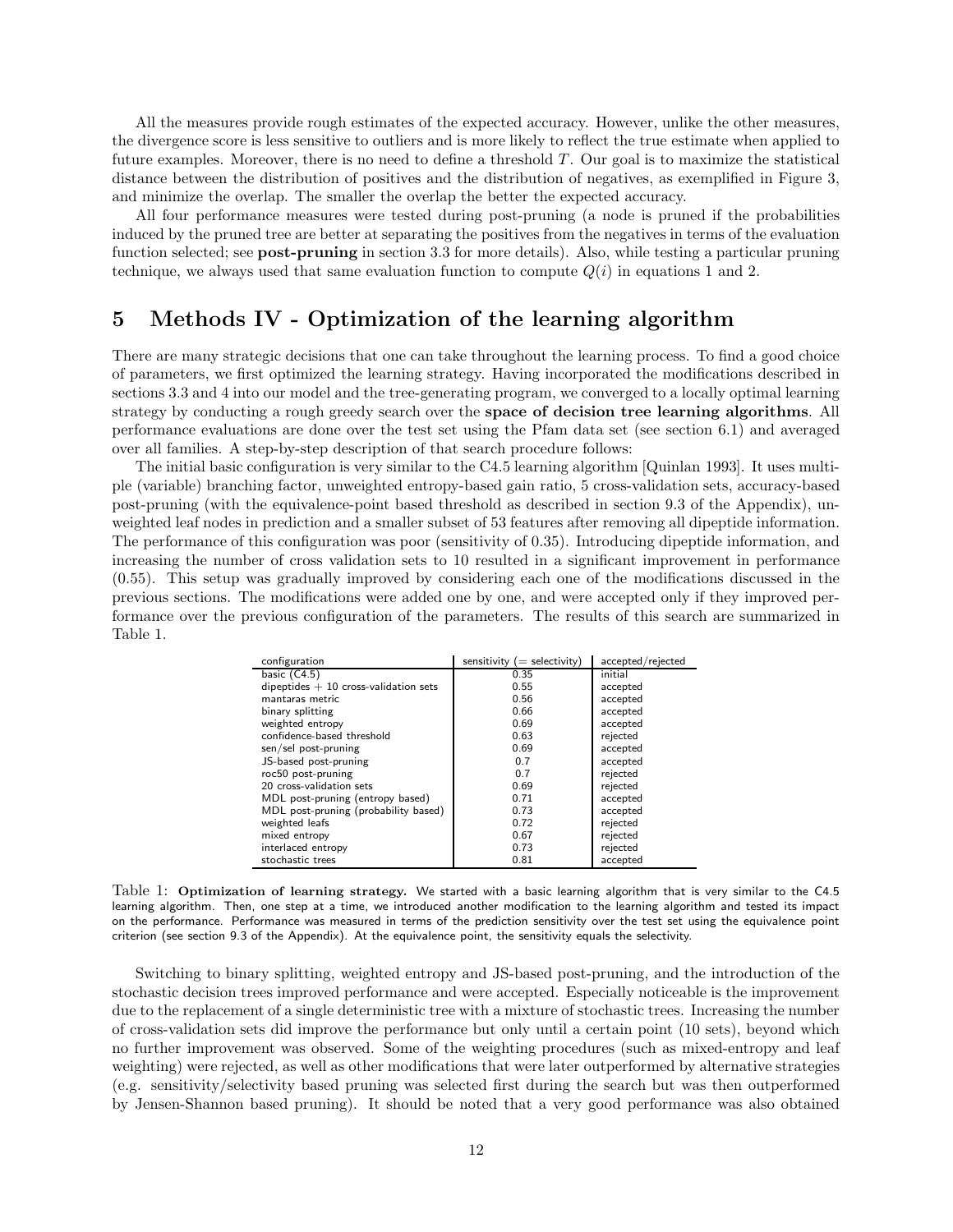with MDL-based pruning (see section 9.2 of the Appendix). The MDL approach is especially effective for small families (see section 6.1). However, because of its dependency on an external parameter that requires additional tuning we focus here on the simpler Jensen-Shannon based pruning<sup>2</sup>.

The final configuration was set to the mixture of stochastic decision trees, including information on dipeptides (dynamically selected on a per-family basis, during training as described in section 9.1.1 of the Appendix), with binary splitting, weighted entropy, 10 sets of cross-validation, and JS-based pruning and evaluation. The probability assigned by the mixture model to a sample  $x$  is defined as

$$
P_{Mixture}(+/x) = \frac{\sum_{training \ set j} \sum_{i \in Trees(j)} Q_{JS}(i) P_i(+/x)}{\sum_{training \ set j} \sum_{i \in Trees(j)} Q_{JS}(i)}
$$

where  $Q^{JS}(i)$  is the divergence/separation score of the *i*-th tree over the validation set. Note that the divergence score does not require a method to choose a threshold.

## 6 Results

We used two types of known protein classifications, the Pfam database of protein families and the EC database of enzyme families. We tested our model over both databases by training models for all families using the optimal learning strategy, as described in the previous section, and testing them over unseen examples.

## 6.1 The Pfam classification test

Our first test was on the Pfam database of protein domains and families. Of the 464744 proteins in the SWISSPROT and TrEMBL databases, 237925 proteins are classified into 2128 families (Pfam release 5.2). Most of the families in the Pfam database are domain families that characterize only a small part of the member proteins (these domains usually appear in conjunction with other domains). To prevent ambiguity in the class labels we included in our data set only those proteins that were labeled as belonging to exactly one family. In particular, since sequence databases are constantly growing, the absence of a label does not necessarily mean that the protein does not belong to a functional family. Since the properties we use in our model are global (calculated based on the complete sequence), only protein families that cover most of the sequence were considered for learning and evaluation. Specifically, we used a subset of 233 families with more than 80% coverage and at least 50 members (the dataset is available at http://biozon.org/ftp/data/papers/ec/). Because of the high coverage we expect that for these families their functionality is indeed associated with the complete protein chain.

Each family was randomly partitioned into a learning set and a test set in the ratio of 3:1, so that 75% of the member proteins were used for learning, and 25% for testing, and a model was trained for each family using the optimal learning strategy as described in section 5. The mixture model was then used to assign probabilities to each sample in the test set and the performance was evaluated by measuring sensitivity at the equivalence point (i.e. the point where the selectivity equals the sensitivity; see section 9.3 of the Appendix for details).

In all cases, the mixture model performed better than the best individual tree. Interestingly, for almost half the families, the best stochastic tree performed better (by up to  $10\%$ ) than the greedy, deterministic tree, which is evidence for the usefulness of the stochastic approach. In Figure 4 we show five trees for the Pfam family Apolipoprotein (proteins whose function is to carry cholesterol and other fats through the blood and help in maintaining normal levels of these molecules). The first one is deterministic while the other trees were built using the probabilistic algorithm. The performance of the five trees is 0.96, 0.85, 0.84, 0.89, and 0.99, with the fifth stochastic tree outperforming the deterministic tree.

To assess the power of our new model we compared it with BLAST [Altschul et al. 1997], the most popular database search algorithm. Since BLAST is a pairwise comparison algorithm we repeated the search for all query sequences in the family. Specifically, for each query, we sorted all proteins by their

<sup>&</sup>lt;sup>2</sup>It also should be noted that the final average performance, after adding the stochastic trees, was the same with Jensen-Shannon and with MDL-based pruning (in both cases it was 0.81).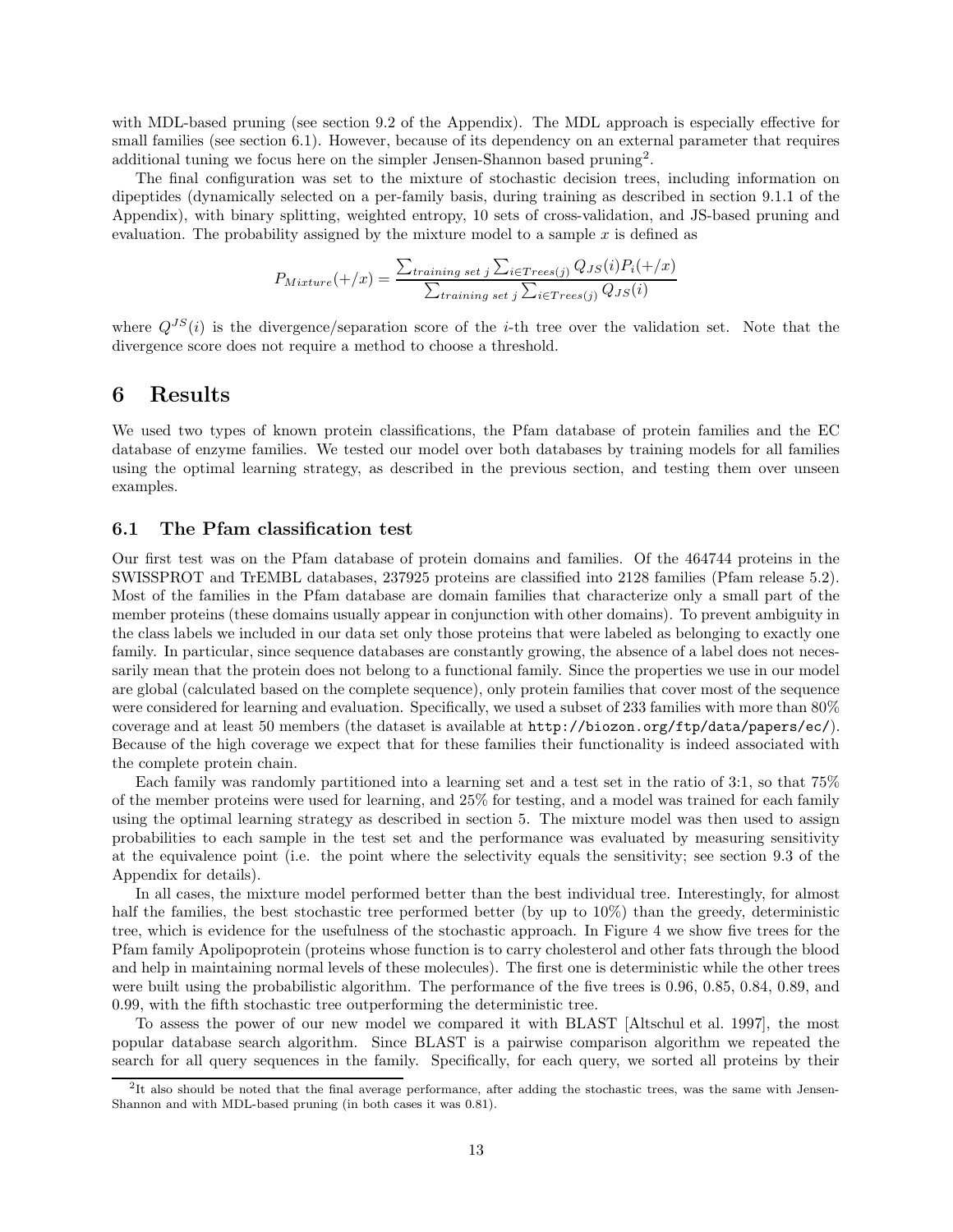

Figure 4: Alternative decision trees for Pfam family Apolipoprotein. The leftmost tree is a deterministic tree. The others are stochastic. The rightmost tree performed the best. The color of each decision node is proportional to the (weighted) entropy at that node, with deep red indicating high entropy (high class impurity) and deep blue indicating low entropy. Lighter colors indicate intermediate entropy values.

BLAST score against the query, and then measured sensitivity for detecting the family at the equivalence point (i.e. the threshold where the selectivity equals the sensitivity; see section 9.3 of the Appendix). For each family, we report the best performing query, as well as the performance of a typical BLAST search, by averaging over all queries. Table 2 gives the results for the 30 largest families. The average performance of the SDT model over all families was 81%. A typical BLAST search detected 86% of the member proteins, while the best BLAST search detected  $94\%$  of the proteins on average (in a blind prediction scenario one does not have a knowledge of which is the best query, as this is determined based on the performance over the test set, and therefore the average performance should be considered as the typical performance). Note that for many families, especially the larger ones, the SDT model outperformed a typical BLAST query, and in some cases the best BLAST query (e.g. picornavirus coat proteins [rhv], Hemagglutinin-neuraminidase [HN] and histones). This is very encouraging considering that our model does not use any information about the order of amino acids in the sequences beyond pair statistics.

Our analysis suggests three main reasons why our model is short of detecting all member proteins for some of these sequence-based protein families. First, since Pfam is not necessarily a functional classification but rather a domain classification, many of the features that we associate with complete protein chains may not be correlated with the specific domain. It is possible to "localize" some features and calculate them just along the domain region. However, some features, such as database attributes, cannot be localized.

The second reason is the use of weighted entropy. Although weighted entropy definitely improves performance (see Table 1), it can also stop the learning too early, leaving some of the leaf nodes impure, and thus affecting performance (see Figure 5). Specifically, because of the skewed background distributions, positives are assigned a much higher weight than negatives. Take for example the UbiA family. There are 58 family members and 237867 negative examples, of which 43 and 178400 are in the learning set, respectively. The weight of each one of the positive examples is more than 4000 times the weight of a negative example. Consider a node with 20 positive examples and 1000 negative examples. If the total weight of the initial set of positives and negatives is 100 (50 each), then the sum of the weighted positive examples in that node is 26 while the negative samples sum to 0.3, resulting in weighted entropy of 0.09. However, this node is far from being pure, and although we set a very low impurity threshold some nodes do end being somewhat impure. In the case of the UbiA family one of the nodes has an entropy of 0.15535 with 0.27 weighted negative examples and 11.8 weighted positive examples. However the number of actual negatives and positives is 876 and 9 respectively. This node clearly needs refinement. Employing other weighting protocols can resolve this problem (see section 9.1.7 of the Appendix). Indeed, switching to unweighted sample entropy after exhausting weighted sample entropy (interlaced entropy) improved performance over the 25 worst performing families by several percent.

But perhaps a more significant flaw is that validation-based pruning is overly aggressive for small families.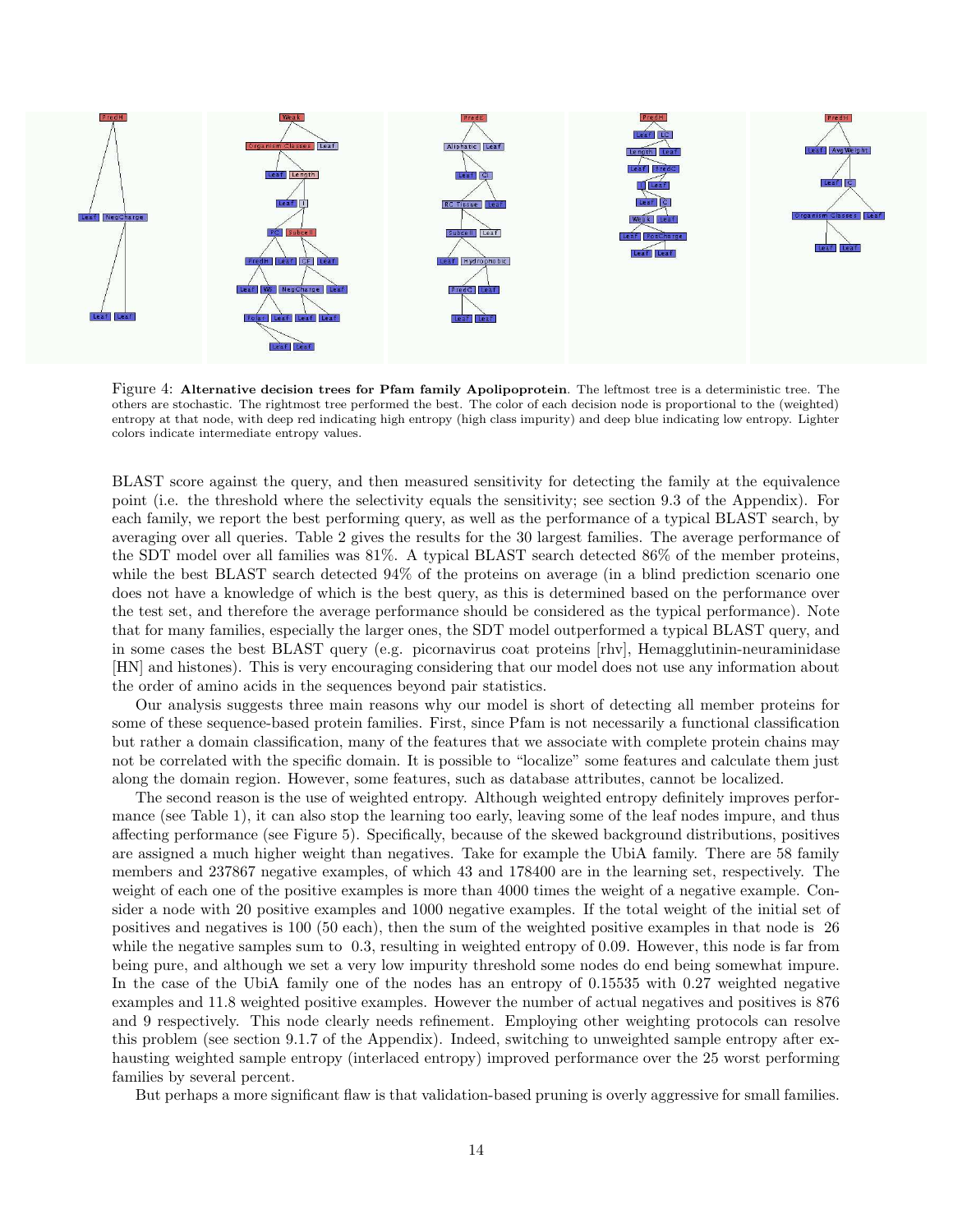| Family           | Family | Test set | Percent test set detected by |            |
|------------------|--------|----------|------------------------------|------------|
| name             | size   | size     | SDT                          | BLAST      |
| GP120            | 21644  | 5411     | 1.00                         |            |
| COX1             | 3397   | 850      | 0.97                         | 1.00(0.73) |
| MHC_II_beta      | 2348   | 587      | 0.97                         | 1.00(0.97) |
| F-protein        | 1637   | 410      | 0.99                         | 0.99(0.96) |
| Hemagglutinin    | 1360   | 340      | 0.99                         | 1.00(0.97) |
| p450             | 1328   | 332      | 0.78                         | 0.97(0.86) |
| globin           | 1064   | 266      | 0.89                         | 0.87(0.66) |
| adh_short        | 1012   | 253      | 0.63                         | 0.97(0.79) |
| rhv              | 895    | 224      | 0.95                         | 0.84(0.58) |
| vMSA             | 890    | 223      | 1.00                         | 1.00(0.91) |
| ras              | 793    | 199      | 0.86                         | 0.99(0.98) |
| <b>NADHdh</b>    | 786    | 197      | 0.94                         | 0.99(0.76) |
| Tat              | 707    | 177      | 0.99                         | 1.00(0.99) |
| adh_zinc         | 695    | 174      | 0.76                         | 0.99(0.84) |
| <b>VPR</b>       | 645    | 162      | 0.99                         | 1.00(0.98) |
| sugar tr         | 624    | 156      | 0.65                         | 0.91(0.61) |
| Vif              | 604    | 151      | 0.99                         | 1.00(1.00) |
| fer4_NifH        | 561    | 141      | 0.85                         | 0.96(0.84) |
| actin            | 555    | 139      | 0.90                         | 1.00(0.97) |
| histone          | 536    | 134      | 0.95                         | 0.54(0.35) |
| cpn60_TCP1       | 516    | 129      | 0.85                         | 0.95(0.84) |
| <b>HSP70</b>     | 511    | 128      | 0.89                         | 1.00(0.99) |
| Gram-ve_porins   | 495    | 124      | 0.96                         | 0.94(0.82) |
| late_protein_L1  | 482    | 121      | 0.93                         | 1.00(0.76) |
| COX <sub>3</sub> | 480    | 120      | 0.95                         | 1.00(0.94) |
| fusion gly       | 442    | 111      | 0.99                         | 1.00(0.83) |
| HN               | 414    | 104      | 0.95                         | 0.82(0.51) |
| <b>REV</b>       | 375    | 94       | 0.95                         | 0.97(0.87) |
| serpin           | 353    | 89       | 0.78                         | 0.95(0.86) |
| COesterase       | 347    | 87       | 0.79                         | 0.99(0.92) |

Table 2: SDT performance for the 30 largest Pfam families. Performance is evaluated using the equivalence point criterion (see text). For BLAST two numbers are given, for the best query and for a typical query (in parenthesis). The average performance of the SDT model over all 233 families was 0.81.

This is because, for these families, the validation set typically contains only a handful of family members. It is unlikely that such a small sample will be representative of the family overall. So during pruning, many branches of the tree (which was trained on a much larger sample) will be deemed irrelevant and pruned away. For these families, MDL-based pruning (see section 9.2) may be a better alternative, as it seeks to balance tree size with the performance of the tree over the entire learning set. We tried MDL-based pruning on a subset of 50 small families. Compared to JS pruning, the lowest performing families seem to make the biggest gains, with performance boosting over this subset from an average of 0.34 to 0.47 (Figure 6).

### 6.2 The information content of features

In our representation, each protein sequence is represented by a set of 453 attributes. However, not all of the attributes are equally important and not all of them are necessarily used in the model for each protein family. Those that are used are not exclusive in that they allow even proteins with unknown values for these attributes to be classified to the family. This is because the learning system can accommodate ambiguities by defining multiple rules for each protein family during the learning process.

To evaluate the quality of each feature as a protein family predictor, and to quantify its information content, we trained 453 trees for each family, one for each feature. The tree was trained using the optimal configuration as described in the previous section<sup>3</sup>. The results were averaged over all families and are given in Table 4. Results for just the dipeptide attributes are available in Table 5.

Clearly, no single attribute can serve as a good predictor in general. Performance varies between the different attributes and database attributes seem to have less information content than predicted and calculated attributes, perhaps because little information is currently available in database records. For most proteins these attributes are undefined and fractions of these proteins reach many leaf nodes (following the

 $3A$  simple way to estimate the information content of an attribute would be to calculate the class entropy for each feature, and average over all families. However, this calculation ignores some of the aspects of decision trees that are addressed in the Appendix.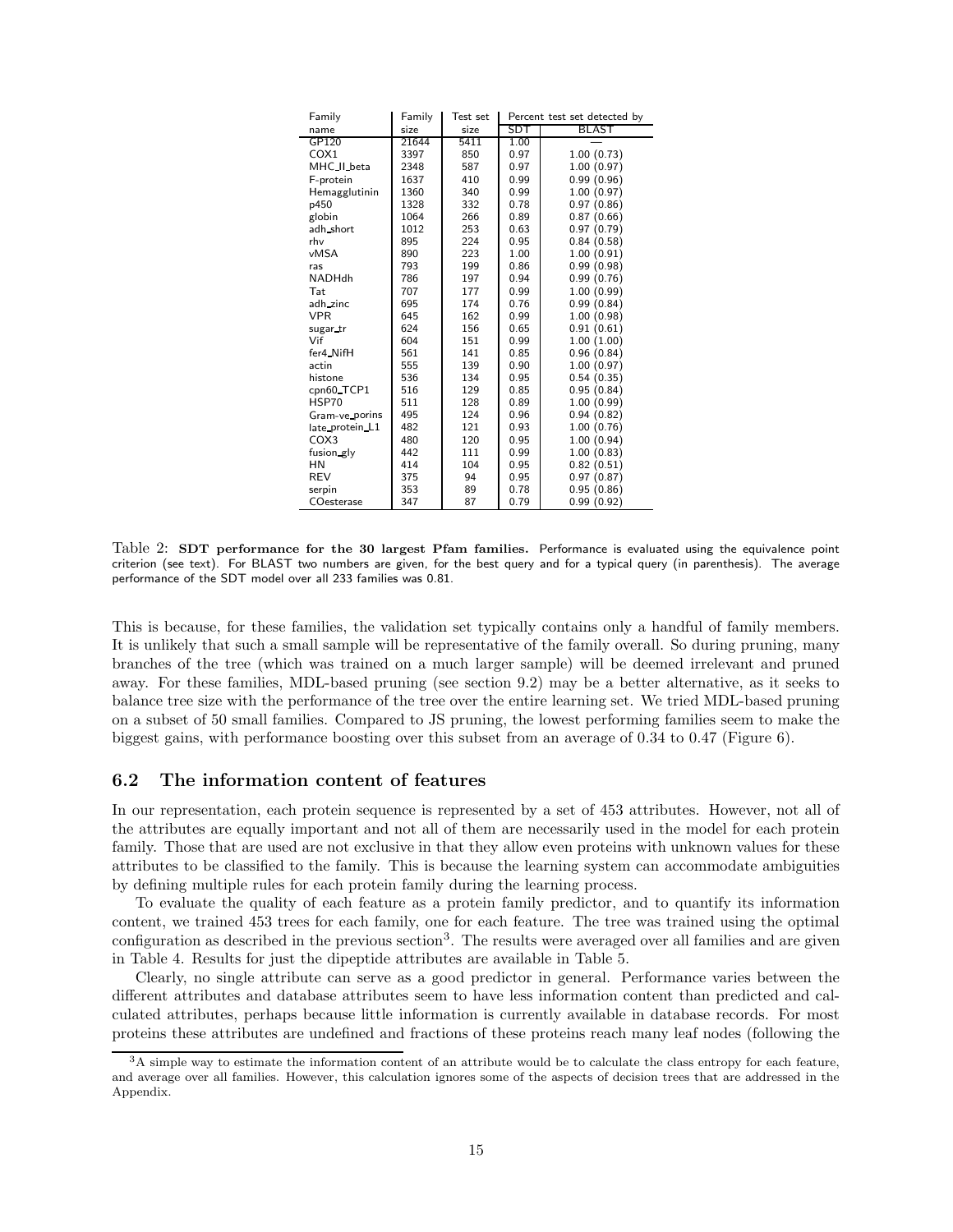



ratios for proteins with known values for these attributes, as described in section 9.1.5 of the Appendix), thus affecting the discriminative power of the attribute.

Surprisingly, the organism classification attribute is the best predictor (information gain of 0.390). Note also its depth (5.6), meaning that it is usually used higher in the decision trees. Indeed many protein families exist only in a single kingdom or subphyla. The success of this attribute suggests that other database attributes can play a more significant role, as more data becomes available. The organism class is followed by the average hydrophobicity and the length. Other informative attributes are the relative compositions of different groups of amino acids, such as acidic, negatively charged, aromatic and so on.

We also recorded the usage frequency of attributes. The usage frequency of an attribute (Table 6) is an indication of its role in classification at a more general level. Such attributes are the length, the organism class, predicted secondary structure, and the frequency of different amino acid groups.



Figure 6: Improvement in performance with MDL-based pruning. The left plot shows performance (on the y-axis) vs. family size (on the x-axis) under JS-based pruning. Each circle represents a family. The right plot shows the improvement from MDL-pruning. Note that the mass of families clustered at the bottom-left of the JS plot shifted upwards in the MDL plot, while the rest of the distribution seems relatively unchanged.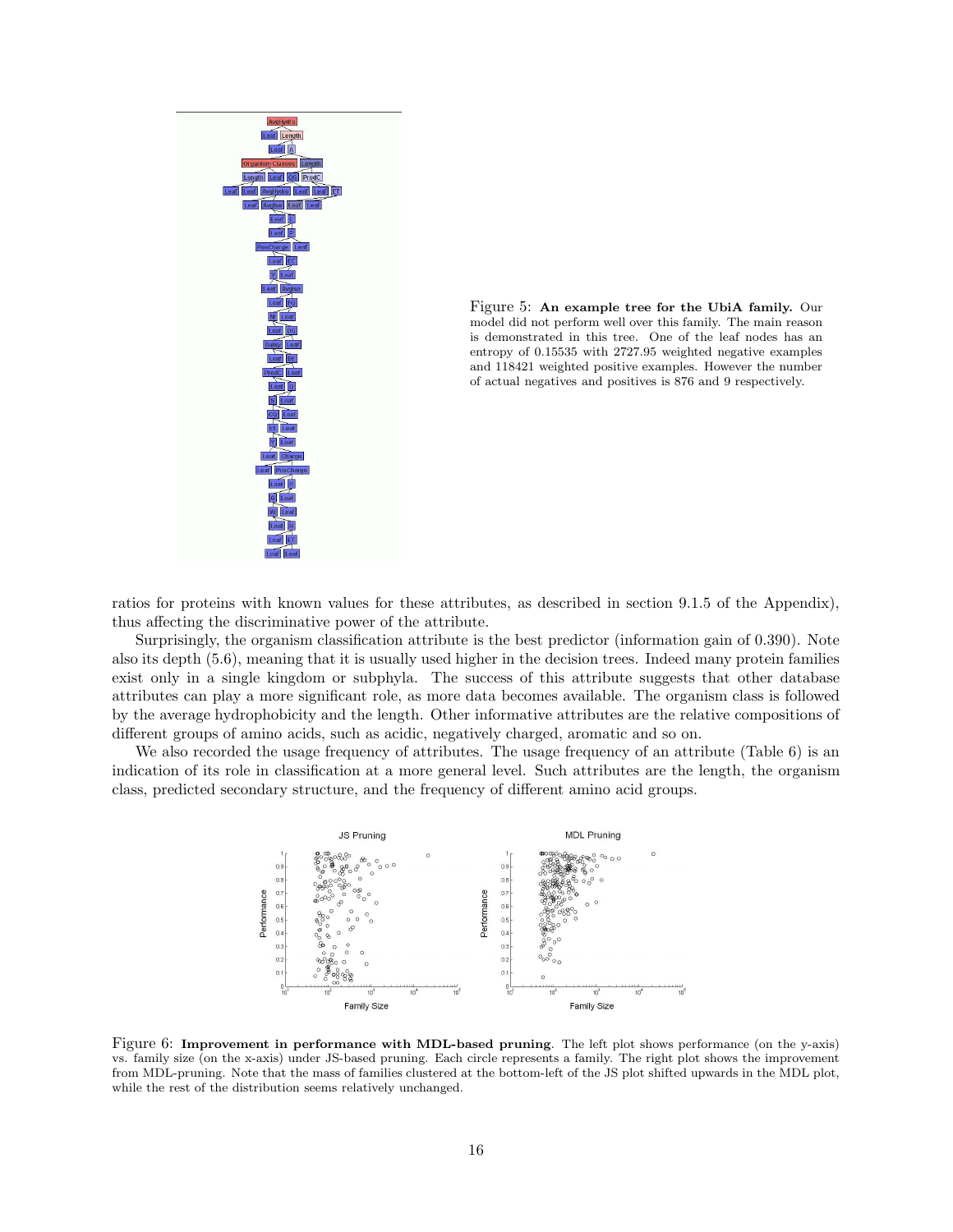### 6.3 The EC classification test

While the Pfam test establishes the validity and proves the potential of our method, it is the EC classification test (which was independent of the optimization of the learning strategy) that shows the true prediction power in cases where sequence based methods can fail.

The EC classification system is an extensive collection of functionally-based protein families. Enzyme families are defined based on the functional role of the enzymes in the cell rather than on common evolutionary ancestry, and enzymes that perform similar functions are not necessarily homologs and might not exhibit any sequence or structure similarity. Clearly, detecting this kind of similarity is much more difficult, as it involves inferring the functionality of the proteins in vivo.

| Family    | Family | Test set | Number                                     | Percent testset | detected by |      |
|-----------|--------|----------|--------------------------------------------|-----------------|-------------|------|
| name      | size   | size     | subfamilies                                | SDT             | BLAST       | SAM  |
| 4.1.1.39  | 3879   | 970      | $\overline{2}$                             | 0.99            | 0.95(0.91)  | 0.99 |
| 1.9.3.1   | 1904   | 476      | 18                                         | 0.95            | 0.85(0.47)  | 0.92 |
| 3.6.1.34  | 1612   | 403      | 26                                         | 0.87            | 0.42(0.23)  | 0.69 |
| 2.7.7.48  | 488    | 122      | 21                                         | 0.95            | 0.37(0.14)  | 0.78 |
| 2.7.7.6   | 473    | 119      | 26                                         | 0.64            | 0.42(0.18)  | 0.76 |
| 2.7.7.7   | 461    | 116      | 13                                         | 0.67            | 0.45(0.24)  | 0.90 |
| 3.1.3.48  | 395    | 99       | 3                                          | 0.85            | 0.83(0.59)  | 0.97 |
| 1.14.14.1 | 382    | 96       | $\mathbf{1}$                               | 0.76            | 0.70(0.58)  | 0.77 |
| 2.7.1.112 | 367    | 92       | $\overline{\mathbf{c}}$                    | 0.79            | 0.92(0.82)  | 0.89 |
| 1.1.1.1   | 360    | 90       | $\overline{2}$                             | 0.91            | 0.77(0.61)  | 0.92 |
| 5.99.1.3  | 320    | 80       | $\overline{c}$                             | 0.81            | 0.92(0.66)  | 0.92 |
| 1.2.1.12  | 318    | 80       | $\mathbf{1}$                               | 0.88            | 0.98(0.94)  | 0.98 |
| 1.6.99.3  | 315    | 79       | 37                                         | 0.68            | 0.40(0.18)  | 0.69 |
| 2.7.7.49  | 284    | 71       | 1                                          | 0.77            | 0.80(0.57)  | 0.82 |
| 5.2.1.8   | 245    | 62       | $\overline{c}$                             | 0.76            | 0.72(0.55)  | 0.95 |
| 2.5.1.18  | 240    | 60       | 5                                          | 0.77            | 0.77(0.49)  | 0.91 |
| 3.2.1.14  | 222    | 56       | $\overline{c}$                             | 0.73            | 0.51(0.31)  | 0.90 |
| 6.3.1.2   | 213    | 54       | $\mathbf{1}$                               | 0.87            | 0.97(0.86)  | 0.98 |
| 3.1.3.16  | 211    | 53       | 9                                          | 0.77            | 0.67(0.46)  | 0.95 |
| 3.2.1.4   | 207    | 52       |                                            | 0.40            | 0.43(0.23)  | 0.89 |
| 1.11.1.7  | 179    | 45       | $\begin{array}{c} 2 \\ 5 \\ 3 \end{array}$ | 0.76            | 0.82(0.66)  | 0.83 |
| 3.1.1.4   | 175    | 44       |                                            | 0.93            | 0.91(0.82)  | 0.94 |
| 1.11.1.6  | 170    | 43       | $\frac{3}{2}$                              | 0.91            | 0.92(0.82)  | 0.99 |
| 3.2.1.1   | 168    | 42       |                                            | 0.79            | 0.76(0.57)  | 0.85 |
| 1.18.6.1  | 168    | 42       | $\overline{c}$                             | 0.74            | 0.57(0.42)  | 0.92 |
| 3.4.99.46 | 161    | 41       | $\overline{1}$                             | 0.88            | 0.98(0.73)  | 1.00 |
| 2.7.2.3   | 157    | 40       | $\overline{c}$                             | 0.80            | 0.97(0.93)  | 0.95 |
| 3.1.26.4  | 154    | 39       | $\overline{c}$                             | 0.69            | 0.50(0.33)  | 0.32 |
| 4.1.1.31  | 150    | 38       | $\overline{c}$                             | 0.92            | 0.99(0.85)  | 0.96 |
| 3.5.2.6   | 150    | 38       | 3                                          | 0.74            | 0.73(0.52)  | 0.96 |

Table 3: SDT performance for the 30 largest EC families. All columns but the forth are the same as in Table 2. Fourth column is the number of different sequence subfamilies (Chau and Yona, unpublished work). The average performance of the SDT model over all 229 families was 0.71.

To test our model on this functional classification we extracted all enzyme families and trained models for all families with more than 50 members, for a total 229 families (some of these were 'high-level' EC families, e.g. 1.2.3.-.). Models were trained as described in section 6.1. As with the Pfam classification test, we compared our results to BLAST. We also compared our model with another statistical model, the Hidden Markov based alignment program SAM [Hughey et al. 1999]. Each SAM model is trained first over the set of unaligned training sequences and then used to search the database and assign probabilities to each sample in the test set. The performance is evaluated as before using the equivalence point criterion. The results are listed in Table 3 for the 30 largest families. The average performance of the SDT model over all 229 families was 71%. Note that in this case the SDT model outperformed the best BLAST in many cases, especially when the enzyme family is composed of several sequence-based families. SAM performance over a subset of 122 families (all the families with full, 4 digit EC numbers, e.g. 1.2.3.4) was 89%. The performance of our model over the same set was 76%. As most members of the same EC family have similar sequences the success of this model is not surprising. However, for extremely diverse and large families our model was more effective in detecting family members (see 1.9.3.1, 3.6.1.34, and 2.7.7.48). Again, one has to remember that the SDT model was trained on features rather based on the sequences, and yet it was surprisingly successful in classification. Integrating this model with other models can be expected to boost the overall performance by detecting remote homologies. For example, the mixtures of trees from the SDT model might be used to refine sequence similarity-based models, combining the strengths of both approaches. One can also expect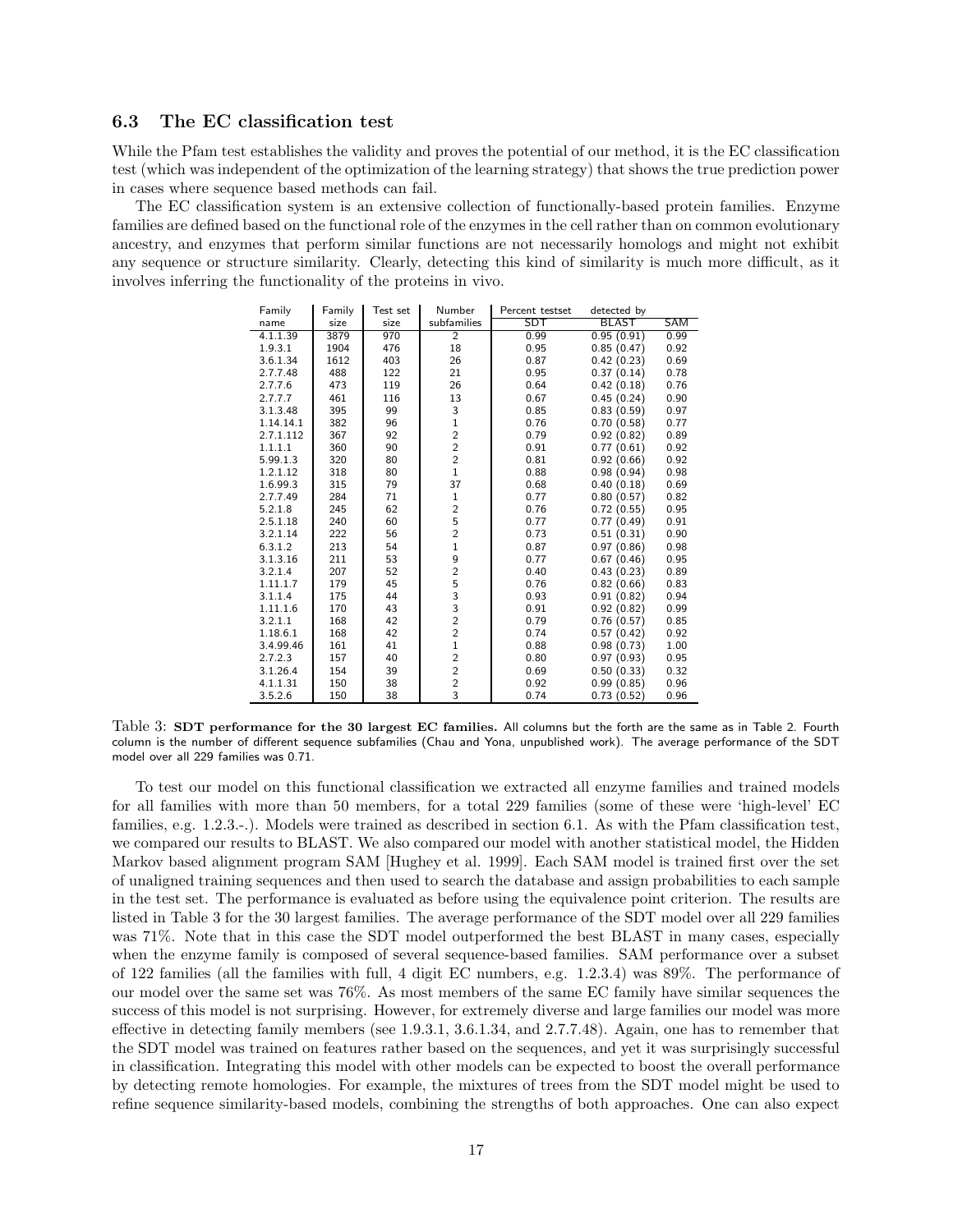integration of higher-order significant sequence elements (conserved k-tuples) to improve performance as well. Indeed, k-tuples were successfully used to classify proteins into families using support vector machines with a string kernel [Leslie et al. 2004].

It should be noted that for the EC classification task we used the same final configuration of the learning system that was optimized over the Pfam data set (see Table 1). By optimizing the parameters of our learning system over a separate classification, we avoided the danger of overfitting the learning strategy to the irregularities of the EC families.



Figure 7: A decision tree for EC family 1.14.14.1. The complete tree is shown at lower-right. The part of the tree discussed in the text has been enlarged. The highlighted rule detects members of 1.14.14.1 with 75% selectivity and 52% sensitivity.

### 6.4 Interpretability of decision trees - decision rules

A decision tree represents a disjunction of conjunctions of constraints on the attribute values of instances, where each path (each decision) from the tree root to a leaf corresponds to one such conjunction. Thus, a decision tree can be converted to an equivalent rule set that can be considered a logical description of a category. Each one of our decision trees was converted into a rule set, with rules sorted by their accuracy over the test set. Some of these rules are especially interesting as they might suggest a concise description of a family in terms of a few elements or principles. For example, one of the features that characterizes EC family 1.14.14.1 of monooxygenases (including cytochrome P450) is subcellular location. Many members of this family are located in the membrane-bound endoplasmic reticulum (see Figure 7). Note that after the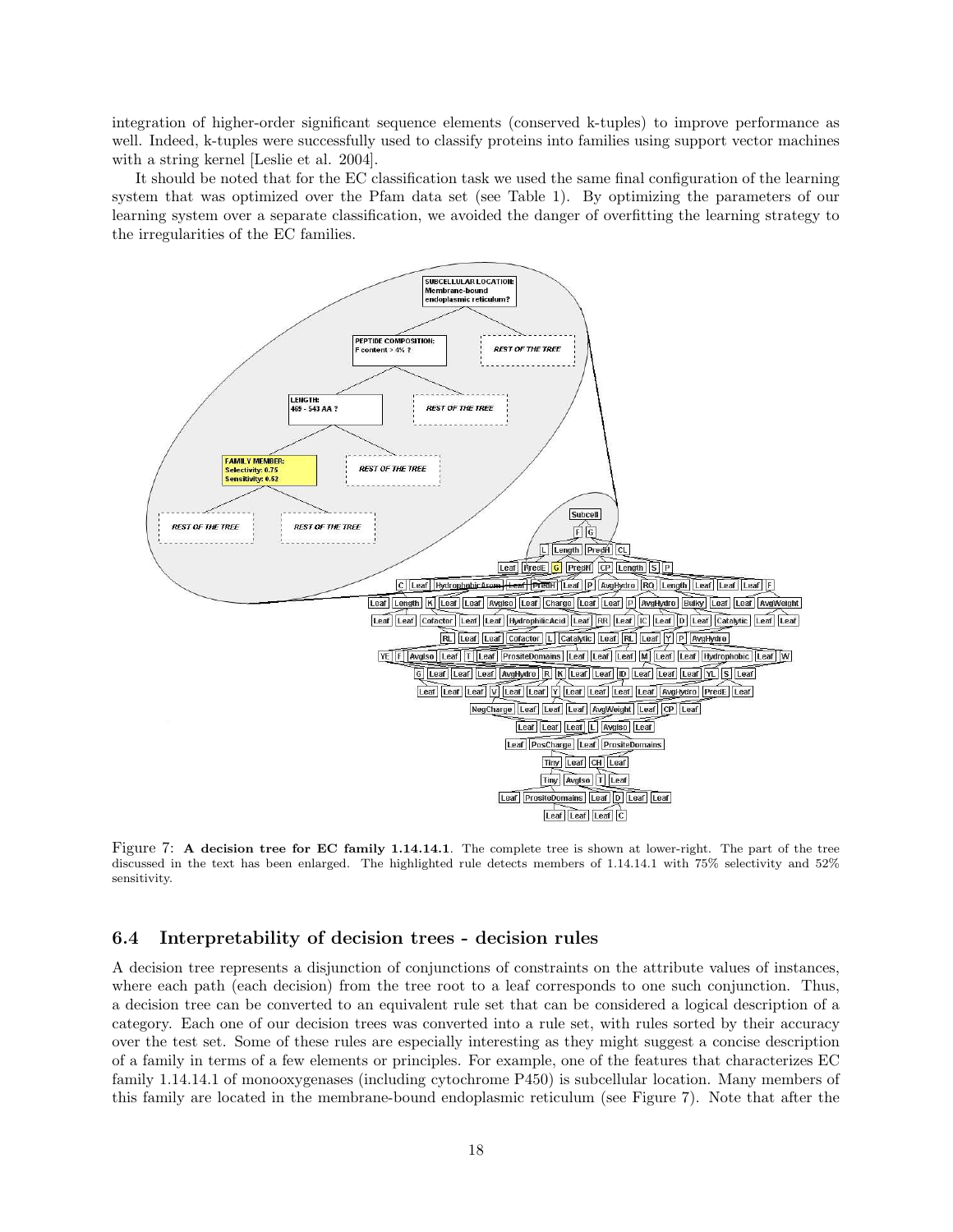initial split according to subcellular location, other features refine the definition of family members. One rule given by this tree indicates that proteins located in the membrane-bound endoplasmic reticulum, that have above-average content of F residues, and are approximately 500 residues long, have a 75% probability of belonging to family 1.14.14.1 (i.e. selectivity = 0.75), with 52% coverage of the family (i.e sensitivity = 0.52). For comparison, the probability to select a member of this family by chance (the background probability) is 0.01

Interestingly, one of the stochastic trees highlights another feature that characterizes the family: members are more abundant in several tissues (blastocyst, mycelium, prostate, liver, adrenal, lung, hepatopancreas, blood and ovary) while rare in others. The split by this attribute reduces the impurity by 30%. However, this is just one element of a more complex set of dependencies, and to understand the role of tissue specificity in characterizing family members it is necessary to look at the complete set of rules.

Another example where subcellular location is useful for prediction is family 1.10.2.2 (including the ubiquinol-cytochrome-c reductases). Family members tend to be located in the inner mitochondrial membrane, particularly the matrix side, and half of the deterministic trees in the mixture for the family use this subcellular location in the root split of the tree. Yet another example is enzyme family 2.7.7.6 (RNA polymerases). It turns out that, among proteins that have low content of A, G, W, and E residues, and have fewer than 1000 residues, proteins in the nucleus are disproportionately likely to be members of 2.7.7.6 (selectivity  $= 0.12$ , compared to background probability of 0.013, and sensitivity  $= 0.11$ ). Tissue specificity plays a role in defining the trees of the enzyme family 1.6.99.3 (NADH dehydrogenases), as proteins in the thorax muscle disproportionately belong to the family (selectivity  $= 0.21$ , compared to background probability of 0.004, and sensitivity  $= 0.77$ . Twenty percent of deterministic root splits in the mixture for 1.6.99.3 are based on tissue specificity.

Some EC families are naturally annotated as having co-factors. For example, members of the 1.18.99.1 hydrogenases often have Iron-sulfur and Nickel as cofactors. These co-factors in themselves are not enough to distinguish family members from non-members<sup>4</sup>, but inclusion of this information in decision rules can greatly increase their accuracy. For example, proteins that have Iron-sulfur as co-factors, have high CT dipeptide content, and are found in bacteria or viruses, are significantly enriched for membership in family 1.18.99.1 (see Figure 8). Another example is the co-factor Thiamine pyrophosphate. There are 30 enzyme families from four different (out of six) major EC groups that use Thiamine pyrophosphate as a co-factor (source: Biozon [Birkland & Yona 2006]). However, when this fact is combined with information about amino acid and Prosite domain content, it yields an effective classifier for family 1.2.4.1 (ROC50 score of 0.65 vs. 0.51 for best BLAST). Twenty percent of trees in the mixture for this family use the co-factor attribute in the root split of the tree, including 90% of the deterministic trees.

Another type of information that can be extracted from these trees is structural information. For example, family members of 1.10.3.2 (including laccases and urishiol oxidases) tend to have high predicted beta sheet content. Indeed, members of 1.10.3.2 with solved 3D structure all belong to "mainly beta" class in CATH and "all beta" class in SCOP. Again, by itself, this information is clearly inconclusive. However, proteins that have high predicted beta sheet content, above-average content of P and N residues, and are present in flowering plants, are significantly enriched for membership in  $1.10.3.2$  (selectivity  $= 0.30$ , compared to background probability of 0.001, and sensitivity  $= 0.97$ . A similar observation can be made about enzyme family 3.6.1.23. In this case, proteins low in predicted helix content, high in tryptophan, and present in flowering plants, are disproportionately likely to be members of  $3.6.1.23$  (selectivity  $= 0.10$ , compared to background probability of 0.002, and sensitivity  $= 0.85$ ).

Many such rules can be extracted from the set of trees. It must be emphasized that only on rare occasions is a single rule sufficient to produce a highly-accurate classifier (such as with family 1.14.14.1, described above). It is the combination of many rules in the mixture of stochastic decision trees that yields superior performance over BLAST. However, the examples given in this section illustrate that the non-sequence attributes used in our algorithm do contribute substantially to the overall performance of the mixtures.

 ${}^{4}\text{In}$  fact, there are more than 30 different enzyme families that use Nickel as co-factor (source: Biozon [Birkland & Yona 2006]).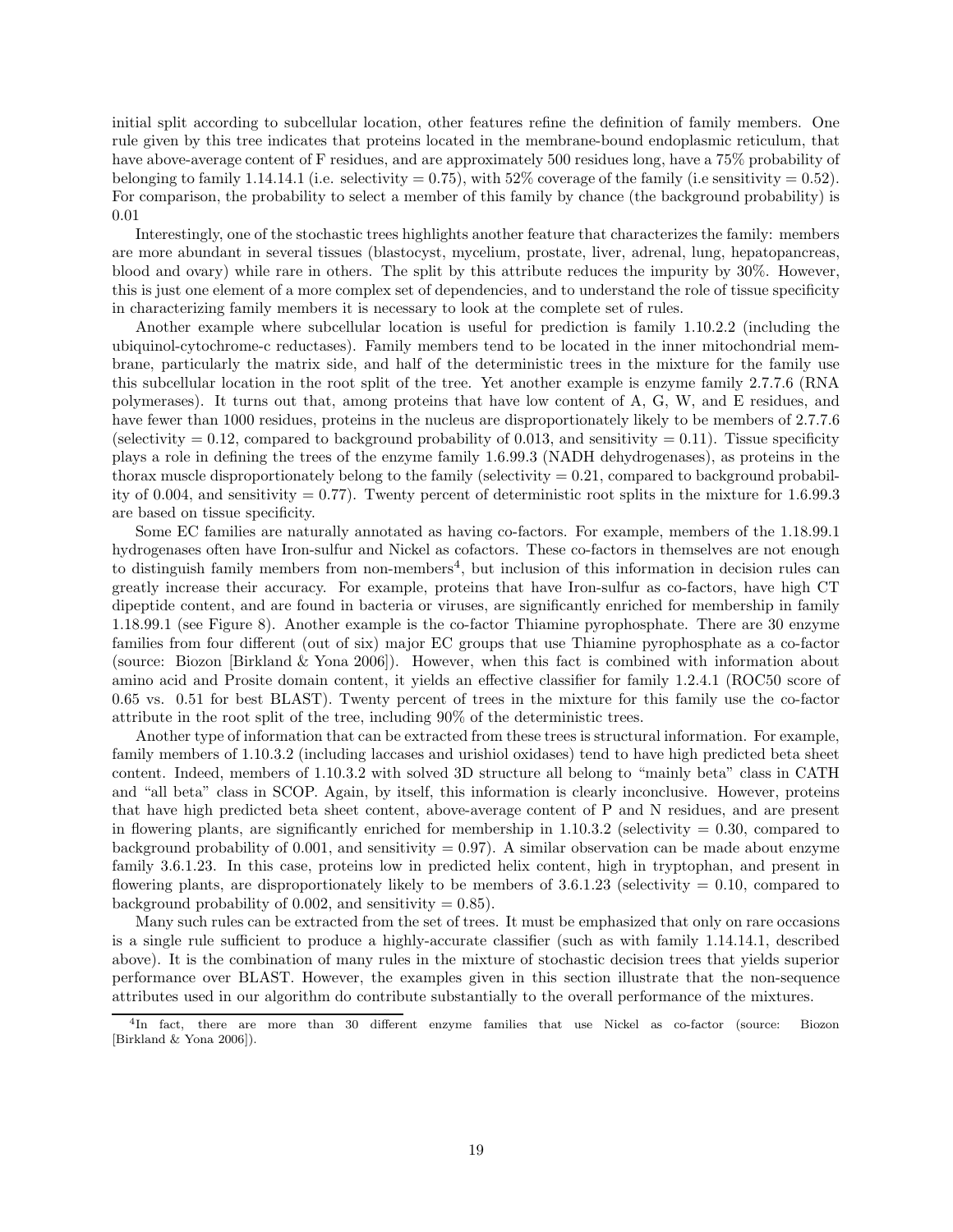

Figure 8: A decision tree for EC family 1.18.99.1. The complete tree is shown at lower-left. The part of the tree discussed in the text has been enlarged. The highlighted rule detects members of 1.18.99.1 with 10% selectivity (compared to background probability of 0.001) and 86% sensitivity.

## 7 Conclusions

The gene data that is available today presents us with a major challenge: how to decipher the rules that define protein functionality. Obviously the sequences of these proteins have a bearing on this question. According to the central dogma of molecular biology, it is the protein sequence that dictates the structure of the protein and this structure in turn prescribes the biological function of the protein. Moreover, sequence similarity can suggest common heritage and similar functions. Traditionally, sequence analysis has played a significant role in predicting gene function. However, there is a growing number of protein families that cannot be defined based on sequence similarity, and are linked and grouped based on other features. Some may argue that the tools that are available today for sequence analysis already exhaust sequence information. Indeed, in some cases it seems that new evidence must be presented, either in the form of structural similarity, expression data or protein interaction data before relationships can be established.

Here we argue that there is more information to utilize from sequence data. Our ability to analyze an entity and explore its relationships with other entities really depends on the representation we employ for that entity. Traditionally, proteins were analyzed as sequences of amino acids. This fairly simple representation was complex enough to detect many relationships. But once the order of amino acids was eliminated much of the information was lost. In this paper we present a new representation for proteins, through an extensive set of attributes, and introduce a novel model to decipher the regularities that distinguish family members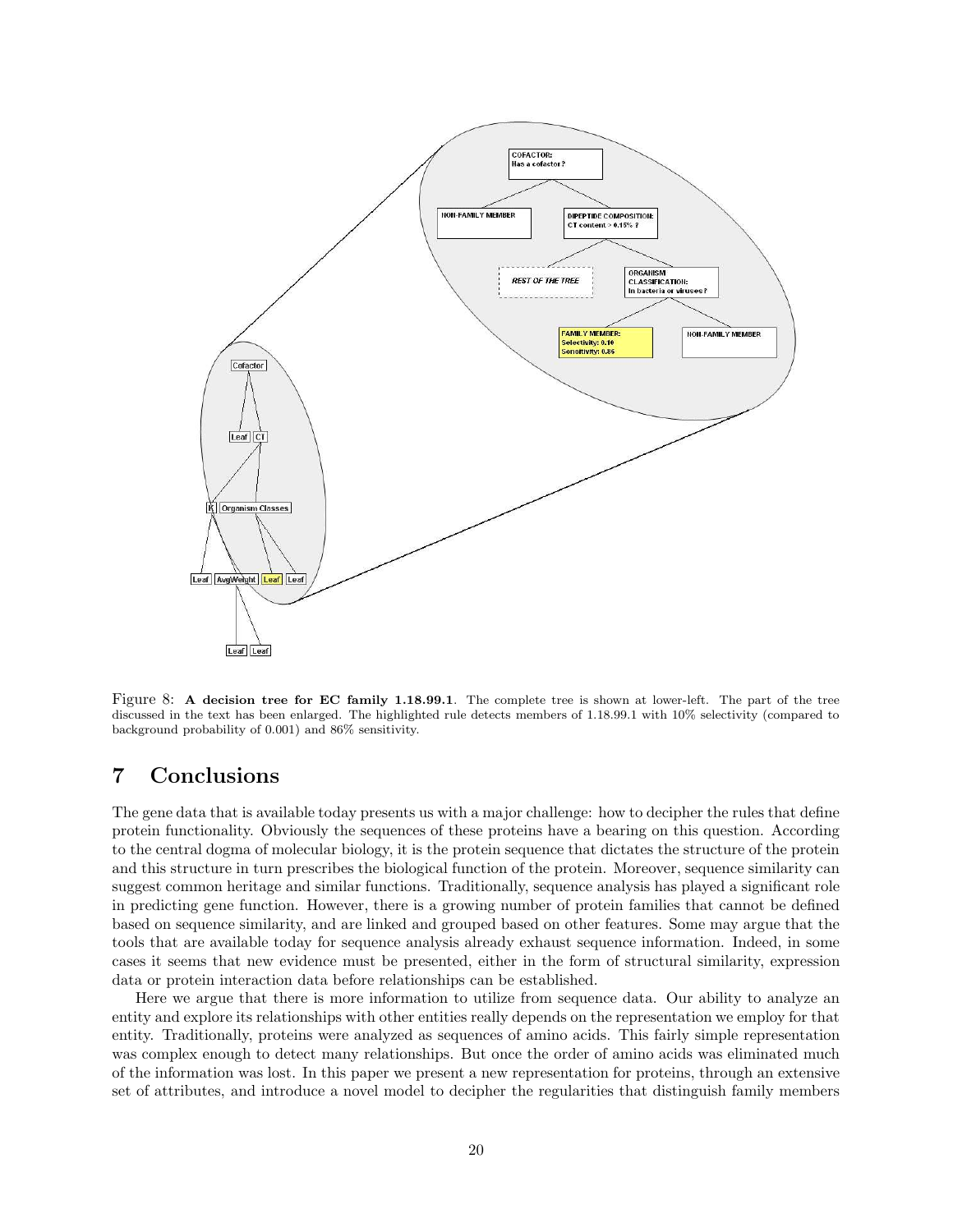from non-members. The model uses only sequence data and features extracted from database records, but can detect subtle principles that cannot always be established based on pure sequence similarity.

The set of attributes covers a broad range of protein features, from basic compositional properties to physio-chemical features, predicted features that hint at the topology and the shape of the protein structure, and database attributes that provide additional information about the subcellular location of the protein, its tissue preferences and other features that are likely to be linked to protein functionality. This set of features can be extended as more data becomes available. The combination of nominal attributes with numeric attributes in our model suggested the use of decision trees, one of the very few machine learning techniques that can handle mixed data. In addition to being suited for our learning task, the model can tolerate noise and missing data, as is often the case with database attributes. However, even the most recent learning algorithms for decision trees proved unsuccessful and the accuracy of the learned models was insufficient for effective prediction. Therefore we embarked on developing a new model, based on the decision tree model, that we call stochastic decision trees. In addition, we introduce several other components and options in the learning algorithm, such as different pruning methods and different weighting schemes. To find the optimal learning strategy we search through the space of decision tree learning algorithms until we converge to a locally optimal strategy. Four main elements characterize our final model: (1) dynamic feature and value selection for large feature and value sets, (2) probabilistic attribute selection protocol, (3) the use of a mixture of trees, and (4) the use of positive and negative sample divergence properties in all stages of tree learning, from pruning to tree weighting and evaluation. We use the Jensen-Shannon divergence measure to assess the trees in terms of the separation they induce over the data set between the positive and negative samples (members and non-members). Trees that maximize the separation are assigned a higher score (weight) and play a more dominant role in prediction. Thus the learning process essentially maximizes the buffer between the positive and negative samples. One might notice the similarity with kernel-based methods such as Support Vector Machines that try to maximize the margins around the separating hyper-planes. A good alternative to the JS-based pruning is the MDL-based approach that is described in the Appendix (section 9.2). This approach compensates for some of the deficiencies of validation-based post-pruning and is especially useful with small datasets, where not enough samples are available for training and validation.

To assess our model we evaluated it over two well known classifications; the Pfam sequence-based classification and the EC function-based enzyme classification. The results were compared to the popular BLAST algorithm and SAM, an HMM-based alignment program. Indeed our model compares favorably with BLAST and SAM over the Pfam data set, but the power of our model is more pronounced when the protein family is defined based on function, as in the EC database, rather than just based on sequence. Although for most EC families sequence similarity is still the most dominant factor in their definition, these families are less conserved than Pfam families, and in some cases are composed of multiple sequence subfamilies. Learning such families is a complex task, especially when the subfamilies do not seem to be related and cannot be reliably aligned. As was demonstrated here, our method can be applied successfully to predict the enzyme class of a protein, a task that sequence similarity-based methods often perform poorly on.

One of the advantages of our method is that the sequences need not be aligned. The model can learn the features common to a diverse set of proteins of shared function, sometimes without even evident sequence similarity. When these features are clearly a property of the protein family and are not found in other sequences then they serve as good predictors and are integrated into the model.

There are several modifications that may improve performance. One modification that we are considering is to modify the pruning algorithm and switch from a local approach to a global approach (where all nodes are considered before deciding on the node to be pruned). Another modification would be to assign probabilities to attribute values, since for some nominal attributes it is possible to quantify the likelihood of the different values. Clearly, integration of other features can refine the models, and finally, boosting techniques can also help to improve the performance.

## 8 Acknowledgments

This work is supported by the National Science Foundation under Grant No. 0133311 to Golan Yona.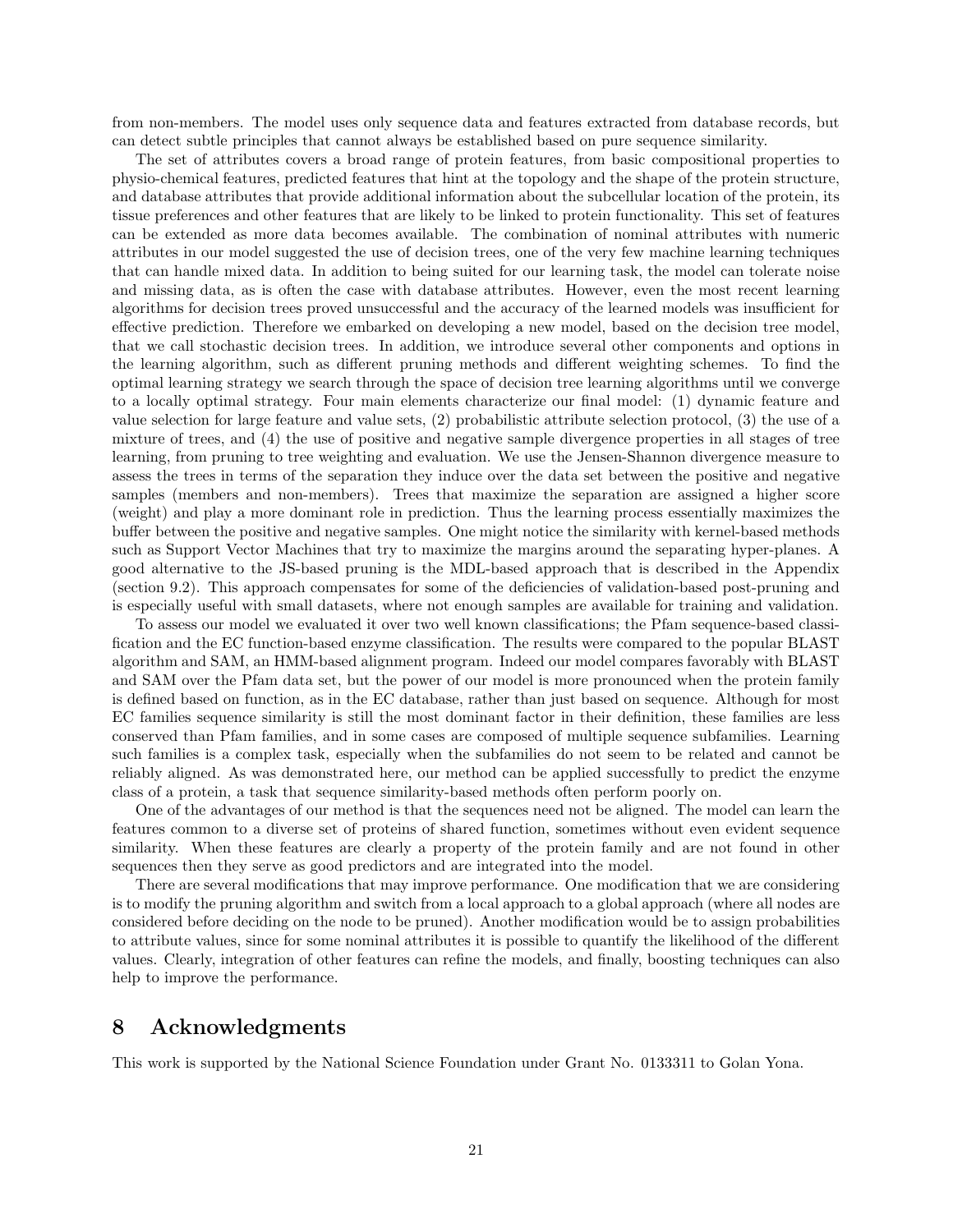## References

- [Altschul et al. 1997] Altschul, S. F., Madden, T. L., Schaffer, A. A., Zhang, J., Zhang, Z., Miller, W. & Lipman, D.J. (1997). Gapped BLAST and PSI-BLAST: a new generation of protein database search programs. Nucl. Acids Res. 25, 3389-3402.
- [Bairoch & Apweiler 1999] Bairoch, A. & Apweiler, R. (1999). The SWISS-PROT protein sequence data bank and its supplement TrEMBL in 1999. Nucl. Acids Res. 27, 49-54.
- [Bateman et al. 1999] Bateman, A., Birney, E., Durbin, R., Eddy, S. R., Finn R. D., & Sonnhammer E. L. (1999). Pfam 3.1: 1313 multiple alignments and profile HMMs match the majority of proteins. Nucl. Acids Res. 27, 260-262.
- [Ben-Hur & Brutlag 2006] Ben-Hur, A. and Brutlag, D. L. (2005). Protein sequence motifs: Highly predictive features of protein function. In: Feature extraction, foundations and applications. Guyon, I., Gunn, S., Nikravesh, M. & Zadeh, L. (eds.) Springer Verlag.
- [Birkland & Yona 2006] Birkland, A. & Yona, G. (2006). The BIOZON Database: a Hub of Heterogeneous Biological Data. Nucl. Acids Res. 34 D235-D242.
- [Black & Mould 1991] Black, S.D. & Mould, D.R. (1991). Development of Hydrophobicity Parameters to Analyze Proteins Which Bear Post or Cotranslational Modifications. Anal. Biochem. 193, 72-82.
- [Bono et al. 1998] Bono, H., Ogata, H., Goto, S. & Kanehisa, M. (1998). Reconstruction of Amino Acid Biosynthesis Pathways from the Complete Genome Sequence. Genome Res. 8 203-210.
- [Borro et al. 2006] Borro, L. C., Oliveira, S. R. M., Yamagishi, M. E. B., Mancini, A. L., Jardine, J. G., Mazoni, I., dos Santos, E. H., Higa, R. H., Kuser P. R. & Neshich G. (2006). Predicting enzyme class from protein structure using Bayesian classification. Genet. Mol. Res. 5, 193-202.
- [Breiman 2001] Breiman, L. (2001). Random forests. Machine Learning 45, 5-32.
- [Breiman et al. 1984] Breiman, L., Friedman, J. H., Olshen, R. A. & Stone, C. J. (1993). "Classification and Regression Trees". Wadsworth Int. Group, Belmont, California,
- [Breiman et al. 1993] Breiman, L., Friedman, J. H., Olshen, R. A. & Stone, C. J. (1993). "Classification and Regression Trees". Chapman & Hall, New York.
- [Burges 1998] Burges, C. J. C. (1998). A tutorial on support vector machines for pattern recognition. Data Mining and Knowledge Discovery 2, 121-167.
- [Cai & Chou] Cai, Y-D. & Chou, K-C. (2004). Using functional domain composition to predict enzyme family classes. J. Proteome Res. 4, 109-111.
- [Casari et al. 1995] Casari, G., Sander, C. & Valencia, A. (1995). A method to predict functional residues in proteins. Nat. Struct. Biol. 2, 171-178.
- [Caspi et al. 2006] Caspi, R., Foerster, H., Fulcher, C. A., Hopkinson, R., Ingraham, J., Kaipa, P., Krummenacker, M., Paley, S., Pick, J., Rhee, S. Y., Tissier, C., Zhang, P. & Karp, P. D. (2006). MetaCyc: A multiorganism database of metabolic pathways and enzymes. Nucl. Acids Res. 34, D511-D516.
- [Chen & Vitkup 2006] Chen, L. & Vitkup, D. (2006). Predicting genes for orphan metabolic activities using phylogenetic profiles. Genome Biology 7, R17.
- [Clare & King 2003] Clare, A. & King R. D. (2003). Predicting gene function in Saccharomyces cerevisiae. Bioinformatics 19, ii42-ii49
- [desJardins et al. 1997] desJardins, M., Karp, P. D., Krummenacker, M., Lee, T. J., Ouzounis, C. A. (1997). Prediction of enzyme classification from protein sequence without the use of sequence similarity. In the proceedings of ISMB 1997 92-99.
- [Devos & Valencia 2000] Devos, D. & Valencia, A. (2000). Practical limits of function prediction. Proteins: Structure, Function, and Genetics 41, 98-107.
- [Dietterich 2000] Dietterich, T. G. (2000). An experimental comparison of three methods for constructing ensembles of decision trees: bagging, boosting, and randomization. Machine Learning 40, 139-157.
- [Duda et al. 2000] Duda, R. O., Hart, P. E. & Stork, D. G. (2000). "Pattern classification". John Wiley and Sons, New York.
- [Emmanuel et al. 2005] Levy, E. D., Ouzounis, C. A., Gilks, W. R. and Audit, B. (2005). Probabilistic annotation of protein sequences based on functional classifications. BMC Bioinformatics 6, 302.
- [EC] http://www.chem.qmw.ac.uk/iubmb/enzyme/
- [Eskin et al. 2000] Eskin, E., Grundy, W. N. & Singer, Y. (2000). Protein Family Classification using Sparse Markov Transducers. In the proceedings of ISMB 2000, 20-23.
- [Fayyad & Irani 1993] Fayyad, U. M. & Irani, K. B. (1993). Multi-interval discretization of continuous-valued attributes for classification learning. In Proc. of the 13th int. conf. on AI, 1022-1027. Morgan Kaufmann, San Mateo, California.
- [Ferran et al. 1994] Ferran, E. A., Pflugfelder, B. & Ferrara P. (1994). Self-Organized Neural Maps of Human Protein Sequences. Protein Sci. 3, 507-521.
- [GO Consortium] The Gene Ontology Consortium. (2000). Gene Ontology: tool for the unification of biology. Nat. Genetics 25, 25-29.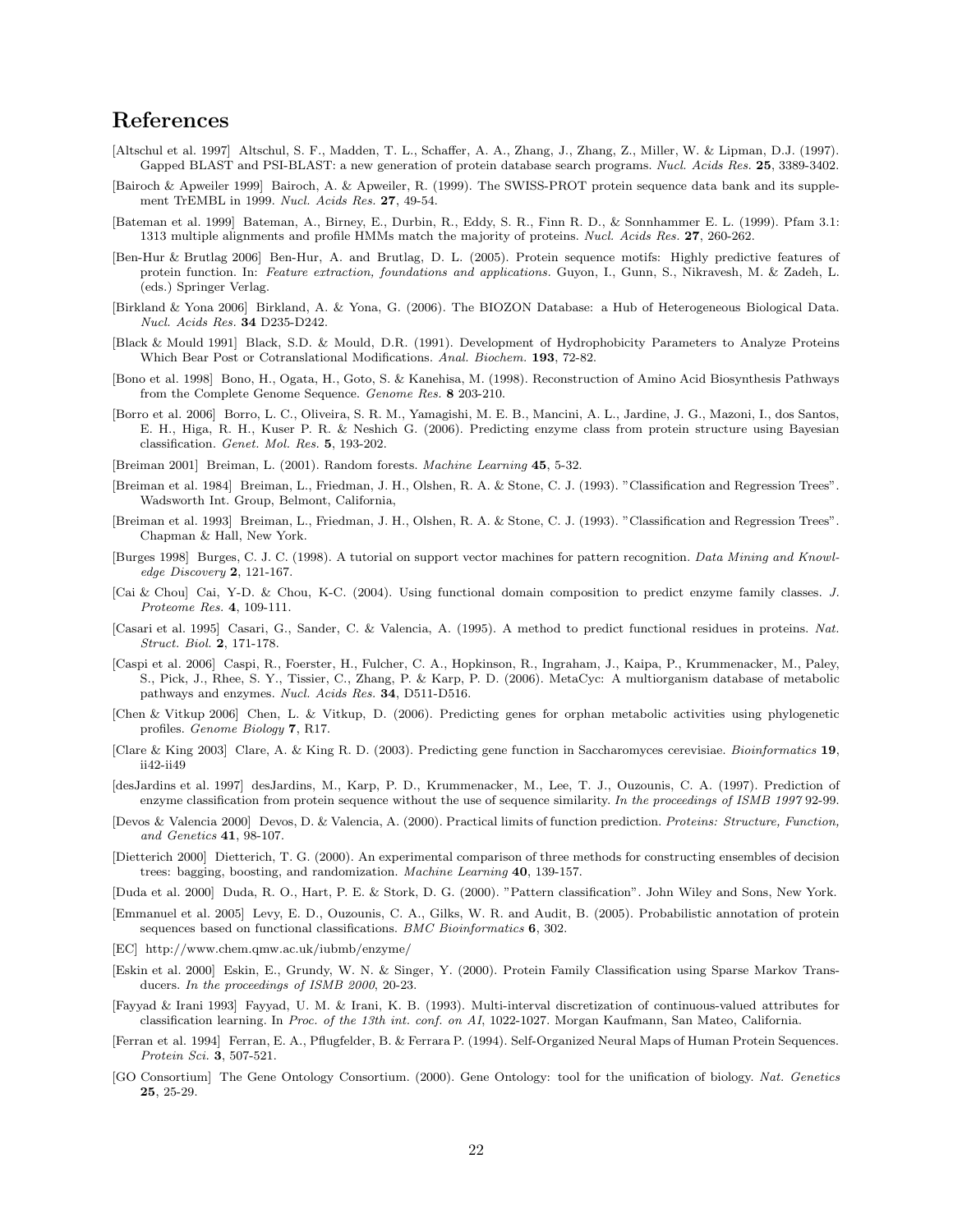- [Green & Karp 2004] Green, M. & Karp, P. D. (2004). A Bayesian method for identifying missing enzymes in predicted metabolic pathway databases. BMC Bioinformatics 5, 76.
- [Han et al. 2004] Han, L. Y., Cai, C. Z., Ji, Z. L., Cao, Z. W., Cui, J. & Chen, Y. Z. (2004). Predicting functional family of novel enzymes irrespective of sequence similarity: a statistical learning approach. Nucl. Acids Res. 32, 6437-6444.
- [Hjorth 1994] Hjorth, J. S. U. (1994). "Computer intensive statistical methods validation, model selection, and bootstrap". Chapman & Hall, London.
- [Ho 1998] Ho, T. K. (1998). The random subspace method for constructing decision forests. IEEE Trans. on Pattern Analysis and Machine Intelligence 20, 832-844.
- [Hobohm & Sander 1995] Hobohm, U. & Sander, C. (1995). A sequence property approach to searching protein database. J. Mol. Biol. 251, 390-399.
- [Holm & Sander 1994] Holm, L. & Sander, C. (1994). The FSSP database of structurally aligned protein fold families. Nucl. Acids Res. 22, 3600-3609.
- [Hughey et al. 1999] Hughey, R., Karplus, K. & Krogh, A. (1999). SAM: Sequence alignment and modeling software system. Technical report UCSC-CRL-99-11. University of California, Santa Cruz, CA.
- [IonSource] http://www.ionsource.com/virtit/VirtualIT/aainfo.htm
- [Jaakola et al. 1999] Jaakola, T., Diekhans, M. & Haussler, D. (1999). Using the Fisher kernel method to detect remote protein homologies. In the proceedings of ISMB 1999 149-158.
- [Jain et al. 1998] Jain, A. K. , Dubes, R. C. & Chen, C. (1998). Bootstrap techniques for error estimation. IEEE Transactions on Pattern Analysis and Applications 9, 628-633.
- [Kanehisa & Goto 2000] Kanehisa, M. & Goto, S. (2000). KEGG: Kyoto Encyclopedia of Genes and Genomes. Nucl. Acids Res. 28, 27-30.
- [Kharchenko et al. 2006] Kharchenko, P., Chen, L., Freund, Y., Vitkup, D. & Church, G. M. (2006). Identifying metabolic enzymes with multiple types of association evidence. BMC Bioinformatics 7, 177.
- [Kohavi & Sahami 1996] Kohavi, R. & Sahami, M. (1996). Error-based and entropy-based discretization of continuous features. Second International Conference on Knowledge Discovery and Data Mining, 114-119.
- [Kolesov et al. 2001] Kolesov, G., Mewes, H. W. & Frishman, D. (2001). SNAPping up functionally related genes based on context information: a colinearity-free approach. J. Mol. Biol. 311, 639-656.
- [Kononenko 1995] Kononenko, I. (1995). On biases in estimating multi-valued attributes. In Int. Conf. on AI. 1034-1040.
- [Kullback 1959] Kullback, S. (1959). "Information theory and statistics". John Wiley and Sons, New York.
- [Leslie et al. 2004] Leslie, C., Eskin, E., Cohen, A., Weston, J. & Noble, W. S. (2004). Mismatch string kernels for discriminitive protein classification. Bioinformatics 1, 1-10.
- [Lin 1991] Lin, J. (1991). Divergence measures based on the Shannon entropy. IEEE Trans. Info. Theory 37:1, 145-151.
- [Mantaras 1991] Mantaras, R. L. (1991). A Distance-based Attribute Selection Measure for Decision Tree Induction. Machine Learning 6, 81-92.
- [McGuffin et al. 2000] McGuffin, L. J. , Bryson, K. & Jones, D. T. (2000). The PSIPRED protein structure prediction server. Bioinformatics 16, 404-405.
- [Mewes et al. 1999] Mewes, H. W., Heumann, K., Kaps, A., Mayer, K., Pfeiffer, F., Stocker, S. & Frishman, D. (1999). MIPS: a database for genomes and protein sequences. Nucl. Acids Res. 27, 44-48.
- [Mitchell 1997] Mitchell, T. M. (1997). "Machine Learning". McGraw-Hill.
- [Murzin et al. 1995] Murzin A. G., Brenner S. E., Hubbard T., Chothia C. (1995). SCOP: a structural classification of proteins database for the investigation of sequences and structures. J. Mol. Biol. 247, 536-540.
- [Paley & Karp 2002] Paley, S. M. & Karp, P.D. (2002). Evaluation of computational metabolic-pathway predictions for Helicobacter pylori. Bioinformatics 18, 715-724.
- [Pearson 1995] Pearson, W. R. (1995). Comparison of methods for searching protein sequence databases. Protein Sci. 4, 1145-1160.
- [Popescu & Yona 2005] Popescu, L. & Yona, G. (2005). Automation of gene assignments to metabolic pathways using highthroughput expression data. BMC Bioinformatics 6 217.
- [Popescu & Yona 2006] Popescu, L. & Yona, G. (2006). Expectation-Maximization algorithms for fuzzy assignment of genes to cellular pathways. In proceedings of the Computational Systems Bioinformatics.
- [Quinlan 1986] Quinlan, J.R., (1986). Induction of decision trees. Machine Learning. 1, 81-106.
- [Quinlan 1993] Quinlan, J.R., (1993). "C4.5: Programs for Machine Learning". Morgan Kaufmann.
- [Rissanen 1989] Rissanen, J. (1989). Stochastic Complexity in Statistical Inquiry. World Scientific.
- [Rost 2002] Rost, B. (2002). Enzyme function less conserved than anticipated. J. Mol. Biol. 318, 595-608.
- [Shah & Hunter 1997] Shah, I. & Hunter, L. (1997). Predicting enzyme function from sequence: a systematic appraisal. In the proceedings of ISMB 1997 276-283.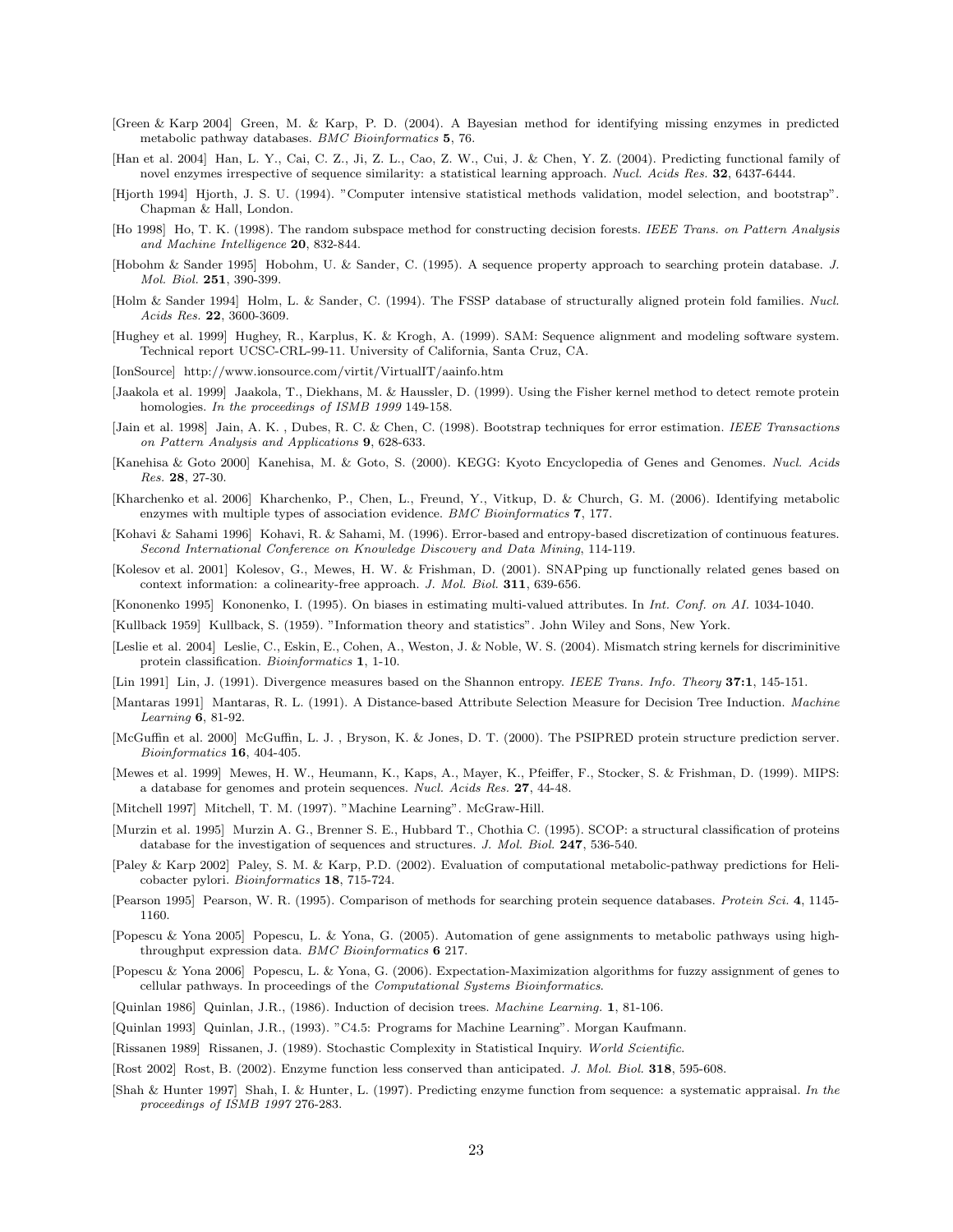- [Shakhnarovich et al. 2001] Shakhnarovich, G. , El-Yaniv, R. & Baram, Y. (2001). Smoothed bootstrap and statistical data cloning for classifier evaluation. ICML-2001
- [Stawiski et al. 2000] Stawiski, E. W. , Baucom, A. E. , Lohr, S. C. & Gregoret, L. M. (2000). Predicting protein function from structure: unique structural features of proteases. Proc. Natl. Acad. Sci. USA 97, 3954-3958.

[Swiss-Prot] http://www.expasy.org/sprot/userman.html

- [Syed & Yona 2003] Syed, U. & Yona, G. (2003). Using a mixture of probabilistic decision trees for direct prediction of protein function. In the proceedings of RECOMB 2003 289-300.
- [Tian et al. 2004] Tian, W., Arakaki, A. K. & Skolnick, J. (2004). EFICAz: a comprehensive approach for accurate genome-scale enzyme function inference. Nucl. Acids Res. 32, 6226-6239.
- [Todd et al. 2001] Todd, A.E., Orengo, C.A. & Thornton, J.M. (2001). Evolution of function in protein superfamilies, from a structural perspective. J. Mol. Biol. 307, 1113-1143.
- [Wilson et al. 2000] Wilson, C. A., Kreychman, J. & Gerstein, M. (2000). Assessing annotation transfer for genomics: quantifying the relations between protein sequence, structure and function through traditional and probabilistic scores. J. Mol. Biol. 297, 233-249.
- [Wilson & Irwin 1999] Wilson, D. B. & Irwin, D. C. (1999). Genetics and properties of cellulases. Adv. Biochem. Eng. 65, 2-21.
- [Yaminishi et al. 2005] Yaminishi, Y., Vert, J. & Kanehisa, M. (2005). Supervised enzyme network inference from the integration of genomic data and chemical information. Bioinformatics 21, i468-i477.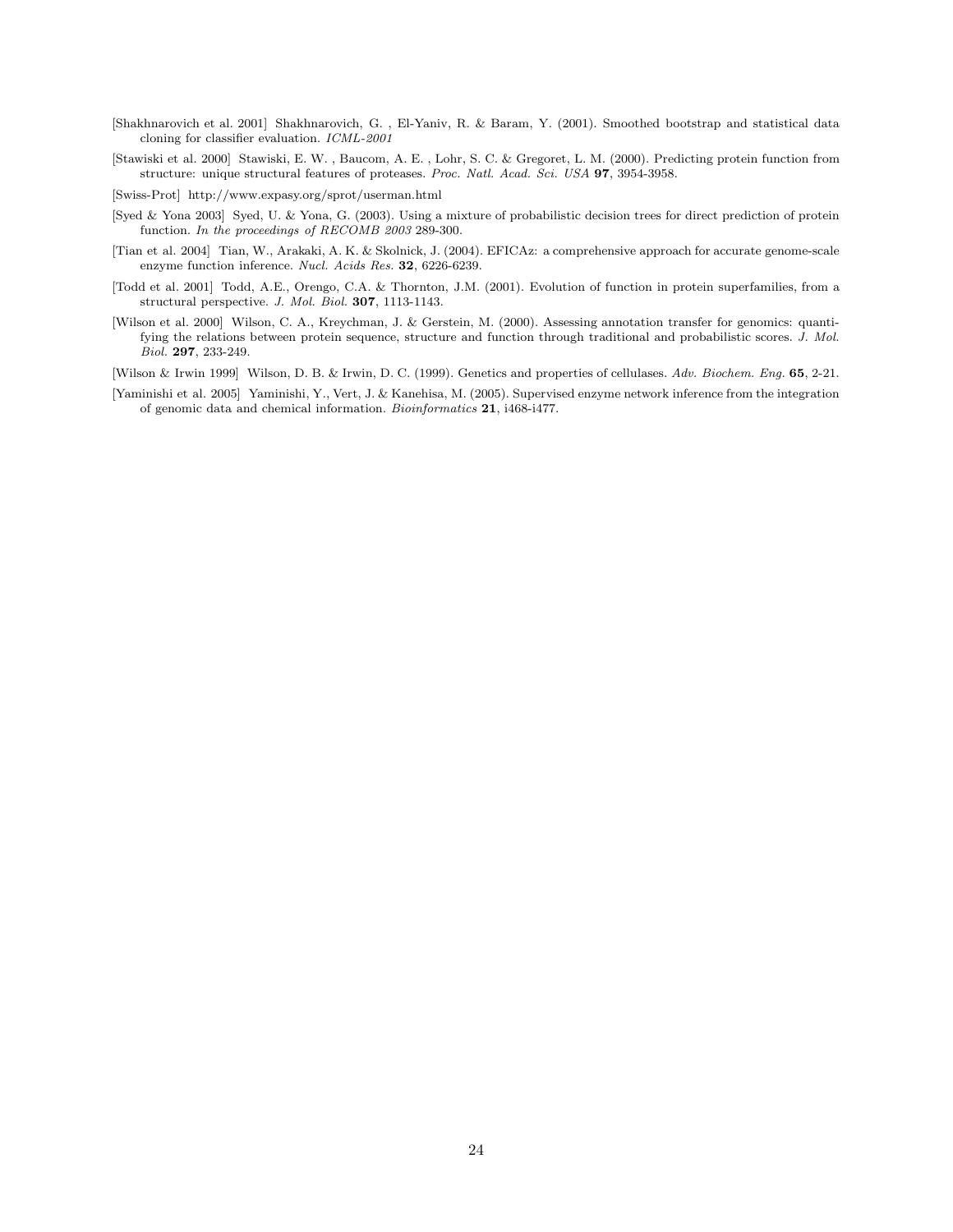## 9 Appendix

## 9.1 The extended training procedure for decision trees

Our extended decision tree learning algorithm includes the following elements:

#### 9.1.1 Dynamic attribute filtering

In the case of dipeptide composition, the number of attributes is too large to be used exhaustively during training. To narrow the scope of data that will be input to the decision tree algorithm, we need a filtering criterion that can examine the training data and retain only those attributes that seem important. This importance is estimated by computing the ratio of the frequency of a dipeptide among family members to its frequency among all non-family members. For example, for an attribute like 'AA', this ratio is the percent composition of 'AA' in family member sequences divided by the percent composition of 'AA' in non-family member sequences. Note that these calculations are restricted to the training set only. We retain only those dipeptides for which this ratio is one standard deviation from the mean. However, to keep the computation feasible, we used at most the top 30 such dipeptides.

#### 9.1.2 Discretizing numerical features

In a decision tree, numerical features must be divided into subranges before they can be used to split a node. Many researchers have approached this problem and the best solution is by no means clear. The Fayyad-Irani heuristic [Fayyad & Irani 1993] is an efficient and flexible method for discretizing numerical attributes. It is a greedy recursive protocol, inspired by the Minimum Description Length principle, that produces a partition of k-arity, where k is selected by the protocol itself. Given a k-ary partition, the algorithm splits it into a  $(k+1)$ -ary partition by examining every remaining cut point and selecting the one that maximizes an MDL-like criterion function <sup>5</sup>. If its value is less than zero for every remaining cut point, the protocol terminates and the current partition is used. Although others have used this protocol to globally partition numerical attributes [Kohavi & Sahami 1996], we use it at every decision node to induce local partitions of the numerical attributes based on the given subset of sample points at that node, thus adjusting the decision to the subset of data available. The protocol can also be constrained to produce only binary splits (see Binary Splitting, below).

#### 9.1.3 Binary splitting

While many of our attributes are naturally suited to having multiple values, we wanted to test the impact of forcing all splits to be binary. This preserves training data for later splits, and consequently may improve accuracy, particularly since a very small fraction of our data set represents class (family) members. Moreover, binary splits are not susceptible to the biased entropy of many-way splits (see Selection measures below). With numerical attributes, the most straight-forward procedure is also the most efficient and exhaustive: simply restrict discretization to exactly 2 subranges (i.e. a single cut point). For a particular attribute, the optimal split can found in  $O(N)$  time, where N is the number of possible cut points [Fayyad & Irani 1993]. However, for nominal attributes, since there is no ordering over the values, the exhaustive procedure of testing every possible binary partition of the values leads to a time complexity of  $O(2^d)$  where d is the number of possible values for the attribute  $d = |Values(A)|$ . There are at least two ways to deal with this problem. The most naive way is to examine only those binary partitions of  $Values(A)$  in which one value is

$$
Gain(S, A, T) - \frac{\log_2(N - 1)}{N} - \frac{\Delta(S, A, T)}{N}
$$

where  $N$  is the number of samples,  $T$  is the cut point and

$$
\Delta(S, A, T) = \log_2(3^k - 2) - [k \times Entropy(S) - k_1 \times Entropy(S_1) - k_2 \times Entropy(S_2)]
$$

with k,  $k_1$  and  $k_2$  being the number of classes in each set (2 in our case). For more details see [Fayyad & Irani 1993].

<sup>5</sup>Specifically, the following formula is used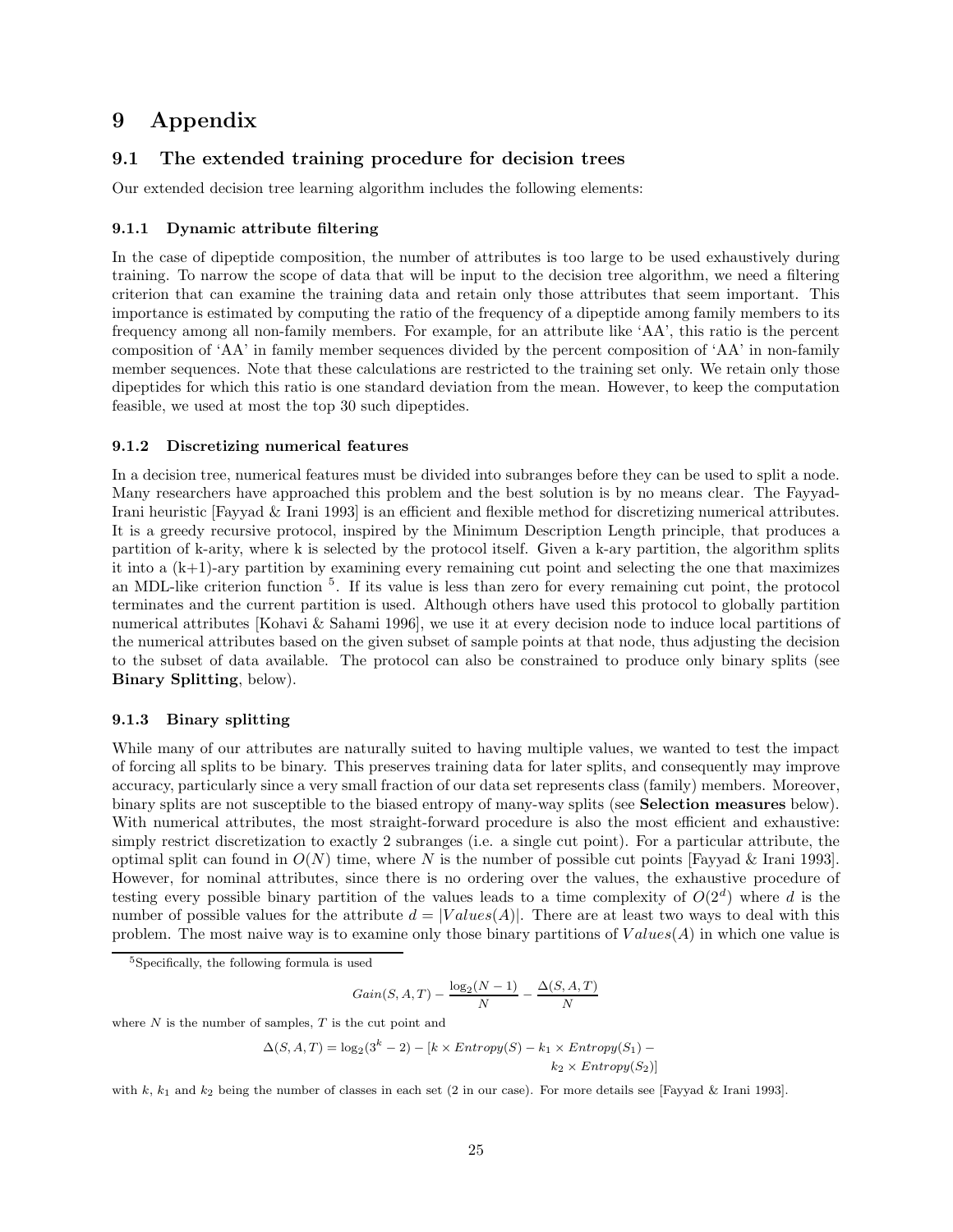assigned to one branch and all other values are assigned to the other branch. This is functionally equivalent to converting each value of A into a separate, purely binary attribute, and it reduces the time complexity to  $O(d).$ 

A more sophisticated partitioning algorithm is found in CART [Breiman et al. 1984]. Our problem can be expressed as having to find a subset of  $Values(A)$  to assign to one child, such that  $Gain(S, A)$  is maximized. Let each value  $v_i \in Values(A)$  correspond to a subset  $S_i$  of S, which will consist of the examples that have  $v_i$  as a value. Sort the  $v_i$ 's in order of increasing class purity of the  $S_i$ 's. In this new order, the optimal subset is the union of  $S_0...S_k$ , where k is some number in 0.d. Therefore, one can find the optimal binary split in only  $O(d)$ , excluding sorting time. This optimal partitioning algorithm is the one we use during tree training.

#### 9.1.4 Multiple values for attributes

The nominal database attributes that we use are somewhat different than those typically found in the literature on decision trees. Each example can take on several values for each nominal attribute, instead of just one. For example, a protein can be abundant in the liver as well as in heart tissues, and the number of possible combinations is huge. During training, when a node is split using a nominal attribute  $A$ , the set  $Values(A)$  is partitioned across the node's children. With traditional nominal attributes, each example would be assigned to the unique child that corresponds to its value. In our model, however, each example may correspond to several children. To overcome this problem we divide the example itself across all children, weighting each child's portion by the number of values the example has in common with that child.

#### 9.1.5 Missing attributes

Sometimes, an individual example will lack the attribute being tested by a decision node. We adopt the approach implemented in the C4.5 algorithm to handle these samples, and partition them across the child nodes maintaining the same proportions as the rest of the training examples (i.e. the proportions are calculated using only samples that have reached the splitting node and that have known values for the test attribute). These fractions can be partitioned again and again with every unknown attribute. Consequently, the ambiguous examples will reach several leaf nodes during classification. In these cases, the final probability is defined as the average of all leaf probabilities, weighted by the fraction of the example that reached each leaf.

#### 9.1.6 Selection measures

The C4.5 algorithm improves upon ID3 by using  $GainRatio(S, A)$  [Quinlan 1993], which is  $Gain(S, A)$ normalized by the split information:

$$
SplitInfo(S, A) = -\sum_{v \in Values(A)} \frac{|S_v|}{|S|} \log_2 \frac{|S_v|}{|S|}
$$

Note that this expression is just the information content of the attribute itself. This modification is meant to compensate for the bias of  $Gain(S, A)$ , which tends to be higher for attributes with more values. However,  $GainRatio(S, A)$  is itself less than ideal, since it may be biased toward attributes with very low  $SplitInfo(S, A)$  instead high  $Gain(S, A)$ . To counter this, we also tested a closely-related distance metric introduced by [Mantaras 1991], who showed formally that his measure does not suffer from the limitations of  $Gain(S, A)$  or  $GainRatio(S, A)$  (though there is empirical evidence that it is not guaranteed to eliminate the bias altogether [Kononenko 1995]). To simplify notation, in the following sections we refer to both  $GainRatio$  and the *Mantaras* selection functions as **information gain**, unless specified otherwise. Note that these measures are only used when computing multi-branch splits, since their purpose is to combat high arity splitting. The basic  $Gain(S, A)$  is sufficient when dealing with binary splits.

#### 9.1.7 Handling skewed distributions

When trying to discern protein families, the overwhelming majority of the training set is composed of negative examples (usually more than 90%). As a result, one may run into problems when trying to learn models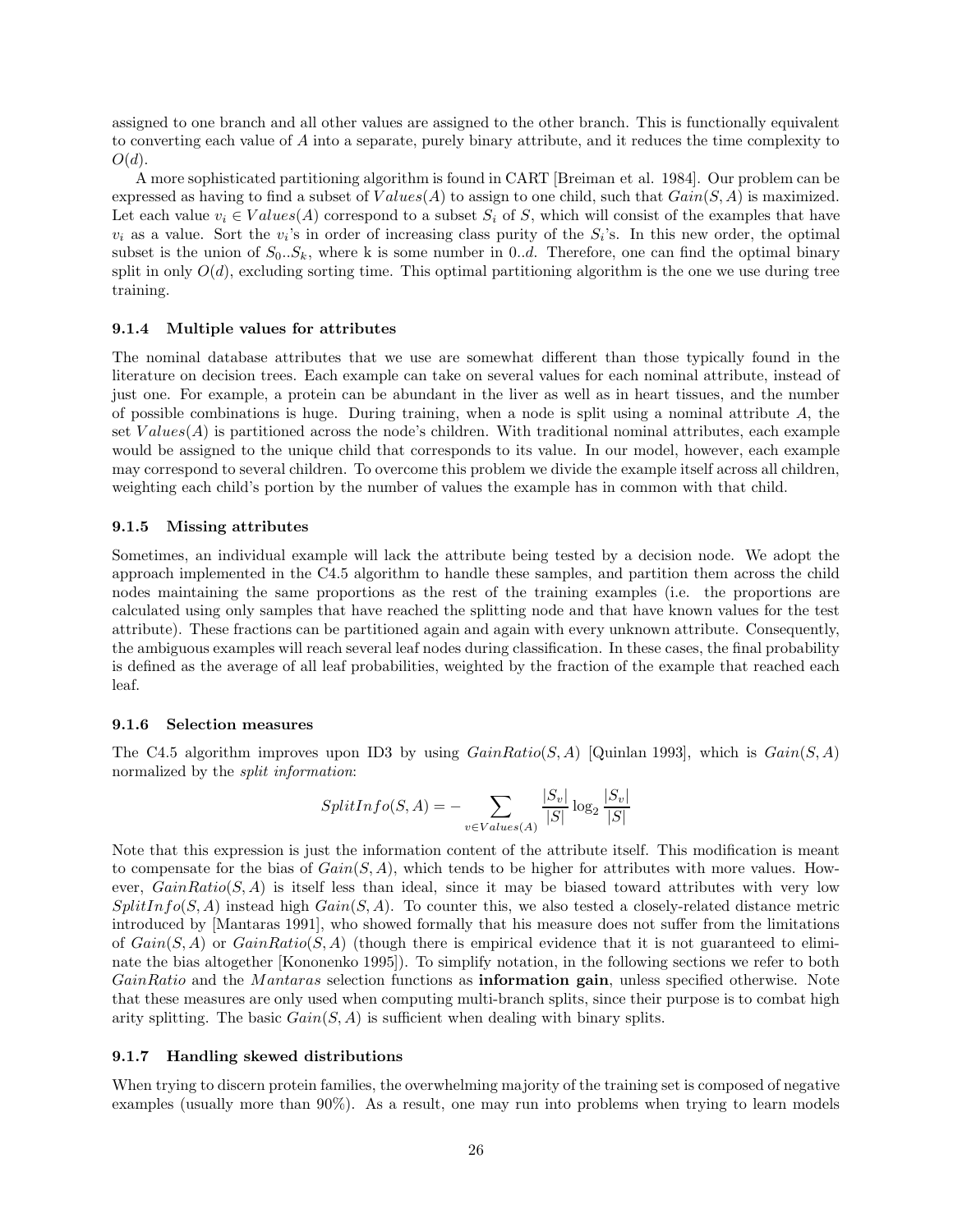of small families. Because of its greedy nature, most of the learning phase will concentrate on learning the regularities in the negative examples that result in significant information gain. Not only will this process cause extended learning times but it may also totally miss subtle regularities observed in the positive samples. The simple solution of presenting only a small set of negative samples equal in size to the set of positive samples is insufficient because some regularities observed in the positive set may be mistakenly considered as discriminating regularities, while if considered along with the whole set of negative examples they may prove to be uninformative.

To overcome this problem, we adopted a different approach, where all the negative examples are presented, but their sum is given the same weight as the sum of all the positives examples (as suggested in [Eskin et al. 2000]). Thus, every positive example contributes  $1/\text{\#positives}$  and every negative example contributes  $1/\text{\#negatives}$  to the total counts, and are weighted accordingly in the calculations of the information gain.

However, by doing so we introduce another problem. It may happen that we will end with a tree of high purity (when using the weighted samples), but of high impurity when considering the original unweighted samples, thus increasing significantly the rate of false positives. We tested two possible solutions that attempt to balance the two approaches. In the first, the criterion function for splitting and pruning is the average of the weighted-sample information gain with the unweighted-sample information gain (this protocol is called mixed entropy). The second solution starts by training the trees using the weighted samples. The usage of unweighted-sample entropy is delayed until the maximal information gain over all possible attributes at a given node is below a certain threshold. At that point each attribute is reconsidered using unweighted entropy and the training proceeds for as long as the information gain is below the threshold (we call this protocol interlaced entropy).

Note that the weighted samples are used only during the calculations of the information gain. For all other purposes, including pruning and prediction, the probabilities based on the unweighted samples are used.

#### 9.1.8 Leaf weighting

Not all leaf nodes are good predictors and different nodes may have different accuracies, when tested on new samples. This is especially true if the number of samples in a node is small. To address that we tested also a variant where weights are associated with leaf nodes, and the final prediction is adjusted accordingly. The weights are trained using the perceptron learning algorithm [Duda et al. 2000], until a local minimum of the performance is achieved over the training set.

## 9.2 Post-pruning by the MDL principle

One of the major problems of validation-based post-pruning methods is that a sufficiently large number of positives in the validation set are required to ensure high generalization power. Otherwise, many true regularities learned from the positives in training set may be pruned, since they are not supported by the small validation set. The effect of post-pruning on decision trees in such cases can be drastic.

With very small data sets, where every single sample is important, one might want to consider alternative pruning methods that use all the given data. The chi-squared test, used in a pre-pruning context, is one possibility. However, it may suffer from what is called the *horizon effect*<sup>6</sup>. Here we use an alternative method based on the minimum description length principle [Rissanen 1989], abbreviated as MDL.

The MDL principle is a common heuristic for selecting the most probable or valid model. It is based on an argument that was postulated by Occam in the 14th century. According to this argument (called Occam's razor), given two models that explain an observation equally well, it is advised to select the simpler model, under the assumption that it will generalize better to new examples. Therefore, the most probable model (of all possible models) for a given data set is the one that minimizes the complexity of the model while maximizing its ability to explain the data. This concept is captured by the **description length**. The description length of a given **model** (hypothesis) and data is defined as the description length of the model plus the description length of the data given the model.

 $6$ This refers to the phenomenon where decision node splits that initially appear poor in fact lead to better performance later on during the training process. Any prepruning technique will be susceptible to this kind of short-sightedness [Duda et al. 2000].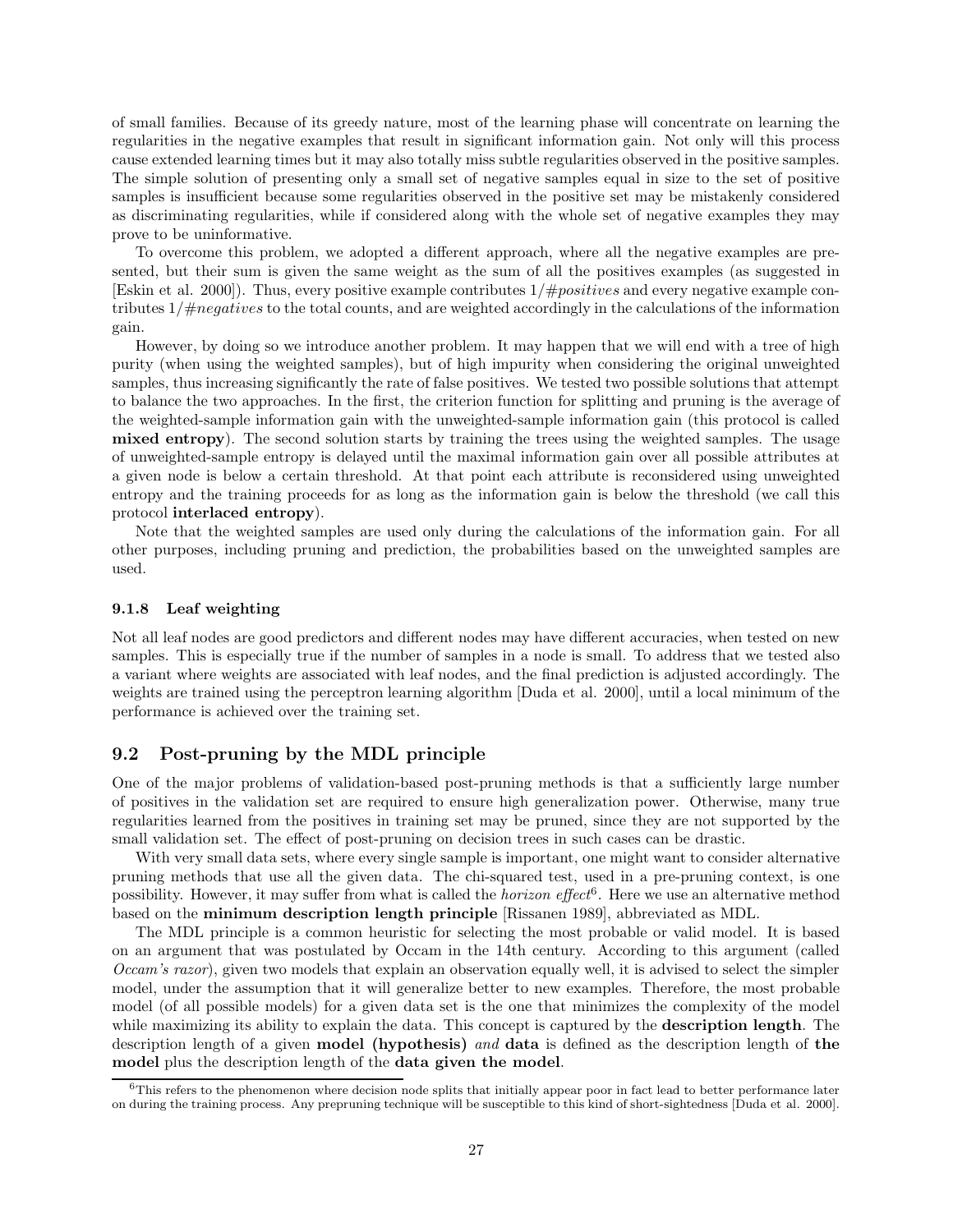One way to define the description length of a model is by its algorithmic complexity (Kolmogorov complexity). However, this approach is not very practical, since to define the algorithmic complexity of a model, one has to find the shortest program that encodes this model, something that is hardly ever possible.

A more practical method, that formulates the same principle in probabilistic terms, is the Bayesian approach. Under this approach, the most probable model is the one that maximizes the posterior probability of the model given the data

$$
P(h/D) = \frac{P(h)P(D/h)}{P(D)}
$$

The optimal hypothesis  $h^*$  is the one that maximizes  $P(h/D)$  or, equivalently, minimizes  $-P(h/D)$ 

$$
h^* = \underset{h}{\arg \min} \left[ \frac{-P(h)P(D/h)}{P(D)} \right]
$$
  
= 
$$
\underset{h}{\arg \min} \left[ -P(h)P(D/h) \right]
$$
  
= 
$$
\underset{h}{\arg \min} \left[ -\log_2 P(h) - \log_2 P(D/h) \right]
$$

By Shannon's theorem,  $-\log_2 P(x)$  is related to the shortest description of a string x (in our case the model h), and the likelihood  $-\log_2 P(D/h)$  is a measure for the description of the data given the model. Therefore the MDL principle and the Bayesian approach as formulated above are practically the same.

To approximate the first term we calculate the binary encoding of a tree. For each node  $j$  we devote  $\log N + \log k_j$  bits, where N is the number of attributes in our model and  $k_j$  is the number of possible values for the attribute associated with node j. In this way, the total description length of a tree is approximated by the sum of the descriptions of its nodes. Note that the number of possible trees increases exponentially with the description length, therefore the probability of each tree decreases exponentially. Thus, the logarithm as applied to the probability of the tree generates a term that is linear in the binary encoding of the tree, as desired.

To calculate the second term we used two different approaches. The first, called probability based **MDL post-pruning**, calculates  $P(D/h)$  based on the probabilities the model assigns to each sample. Specifically,

$$
P(D/h) = \prod_{i=1}^{n} P(+/x_i) = \prod_{i=1}^{n} \sum_{j \in leaves(T)} f_j(x_i) Prob_j(x_i)
$$

where  $f_i(x)$  is the fraction of  $x_i$  that reaches leaf j and  $Prob_i(x_i)$  is the probability assigned to  $x_i$  by that leaf<sup>7</sup>. Intuitively, the likelihood term  $\log P(D/h)$  accounts for the uncertainty that is left in the tree. With probability of 1 the uncertainty is zero, or in other words, the tree describes the data perfectly. Otherwise, some uncertainty exists and we must include in the description the variance or the deviation of the data from the tree, since only a combined description of the tree and the variance will enable complete recovery of the data set. Our second approach, called entropy-based MDL post-pruning, attempts to directly estimate the total uncertainty that remains in the tree by measuring the total entropy in all the leaf nodes. Our tests indicate that the probability-based approach outperforms the entropy-based approach.

Finally, the two terms are combined together into a single measure. Although the MDL heuristic relies on sound arguments, the exact formulation requires some adjustment and one usually needs to introduce a factor  $\alpha$  to fix the scale such that

$$
DescLen = ModelDesc + \alpha \cdot Likelihood \tag{3}
$$

To determine  $\alpha$ , we study the distribution of uncertainties in the trained trees versus the description lengths of the nodes, and set the range of possible values for  $\alpha$  so that they scale similarly. The exact value is selected based on performance optimization (see Figure 9).

To find the optimal tree, using this new pruning method, we train a complete tree and then prune it in an exhaustive fashion, similar to the post-pruning method described in section 3.3, but using this new MDL criterion function. The elimination of the validation set provides us with more training samples at our

 $7$ The reason that a fraction of a sample can reach a node is related to the problem of missing values and is explained in section 9.1.5 of the Appendix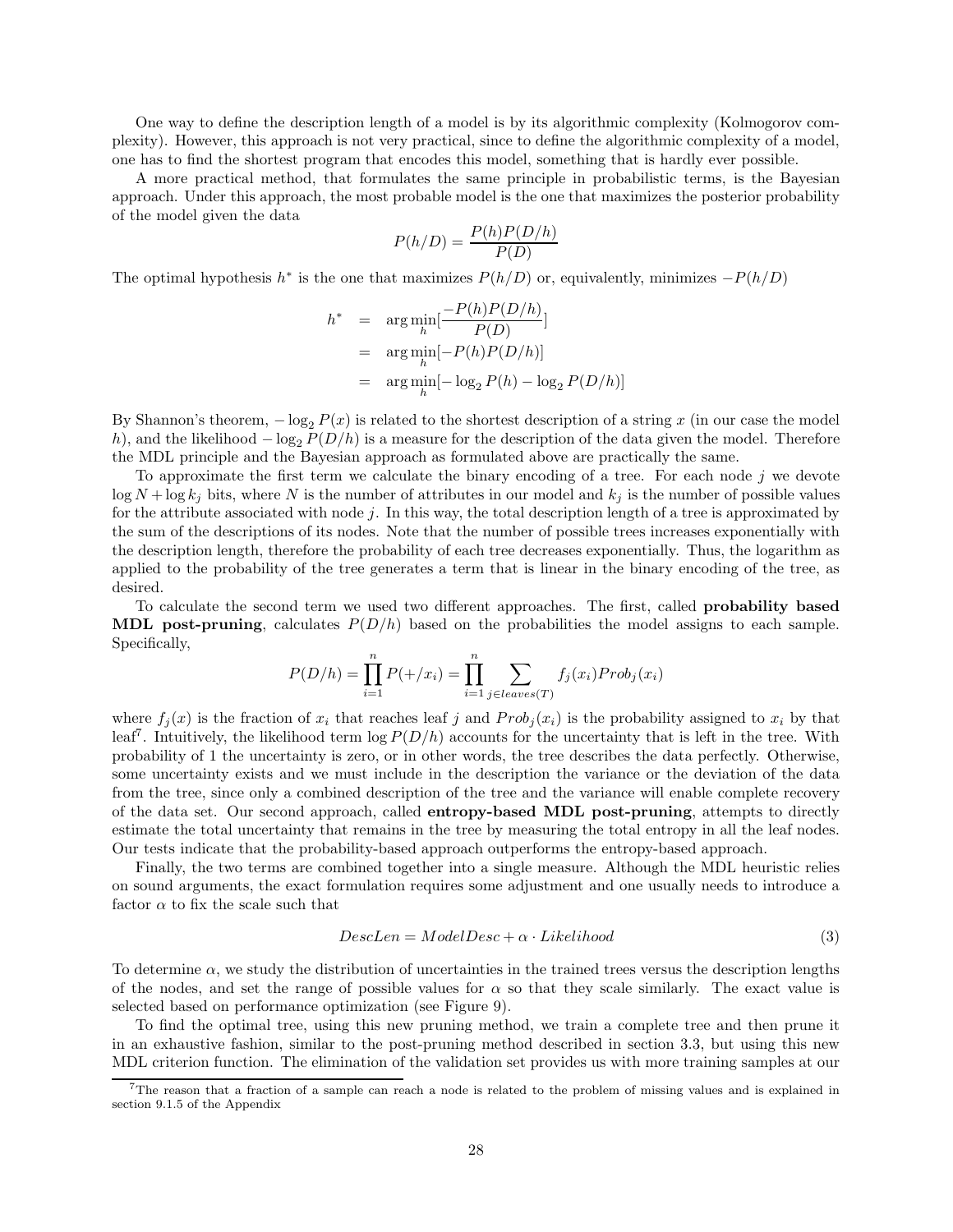



Figure 9: The minimum description length. The description length consists of two elements, and the relative contribution of each is determined by the weight  $\alpha$  (see text). We tested a range of possible values for  $\alpha$  over a random subset of 50 PFAM families, to determine the one that maximizes the performance. For each value of  $\alpha$  we trained a new set of trees and measured the average performance over the subset. The graph plots the average performance as a function of the value of  $\alpha$ .

disposal. However, it also eliminates a stochastic element that can increase robustness, as it unifies all 10 training sets used by the post-pruning procedure into one. To compensate for the missing validation set in that aspect, we re-introduce 10 training sets by using the bootstrapping sampling method [Hjorth 1994] of the learning set. Specifically, each training set of size  $n$  is generated by selecting instances from the learning set at random, with repetitions. Theoretical results [Jain et al. 1998] indicate that models estimated from bootstrap data sets will converge to the optimal model at the limit of infinite bootstrap data sets. Moreover, the bootstrap method was proved to be more robust in providing reliable estimates of performance in the presence of small data sets [Shakhnarovich et al. 2001].

With the MDL-based pruning and evaluation, the final output of the mixture model is given by

$$
P_{Mixture}(+/x) = \frac{\sum_{training\ set\ j} \sum_{i \in Trees(j)} Q_{MDL}(i) P_i(+/x)}{\sum_{training\ set\ j} \sum_{i \in Trees(j)} Q_{MDL}(i)}
$$

where  $Q^{MDL}(i)$  is defined as  $1/MDL(i)$  and  $MDL(i)$  is the description length of the *i*-th tree.

## 9.3 Setting the threshold for evaluation and prediction

When evaluating the performance of a model that assigns probabilities to samples one needs a clear definition of positives and negatives. Usually a threshold  $T$  is defined, and if the sample probability exceeds this threshold, then the sample is defined as positive.

How should one define the threshold T? We tested two different approaches. The naive approach would be to take a majority vote, so that all samples with probability higher than 0.5 are defined as positive. However, this may be misleading, since the number of positives and negatives may differ significantly to begin with. A more sensible approach would be to take into account the prior probabilities of positives  $P_0(+)$  and negatives  $P_0(-)$ , and set the threshold to  $P_0(-)$ . To account for random fluctuations due to the varying sample sizes at the nodes, a different significance threshold  $T_j$  is calculated for each node. Specifically, if the total number of samples in a leaf node j is  $N_j$  then the number of positives that will reach this node by chance (the null hypothesis) is expected to follow a binomial distribution with mean  $N_j \times P_0(+)$  and variance  $N_j \times P_0(+) \times P_0(-)$ . Using the normal approximation for the binomial distribution, we set the threshold at the 95% percentile of the distribution, and if the node probability  $P_i(+)$  exceeds this threshold then we define this instance to be positive. Thus, each example is classified unambiguously in a discrete manner, and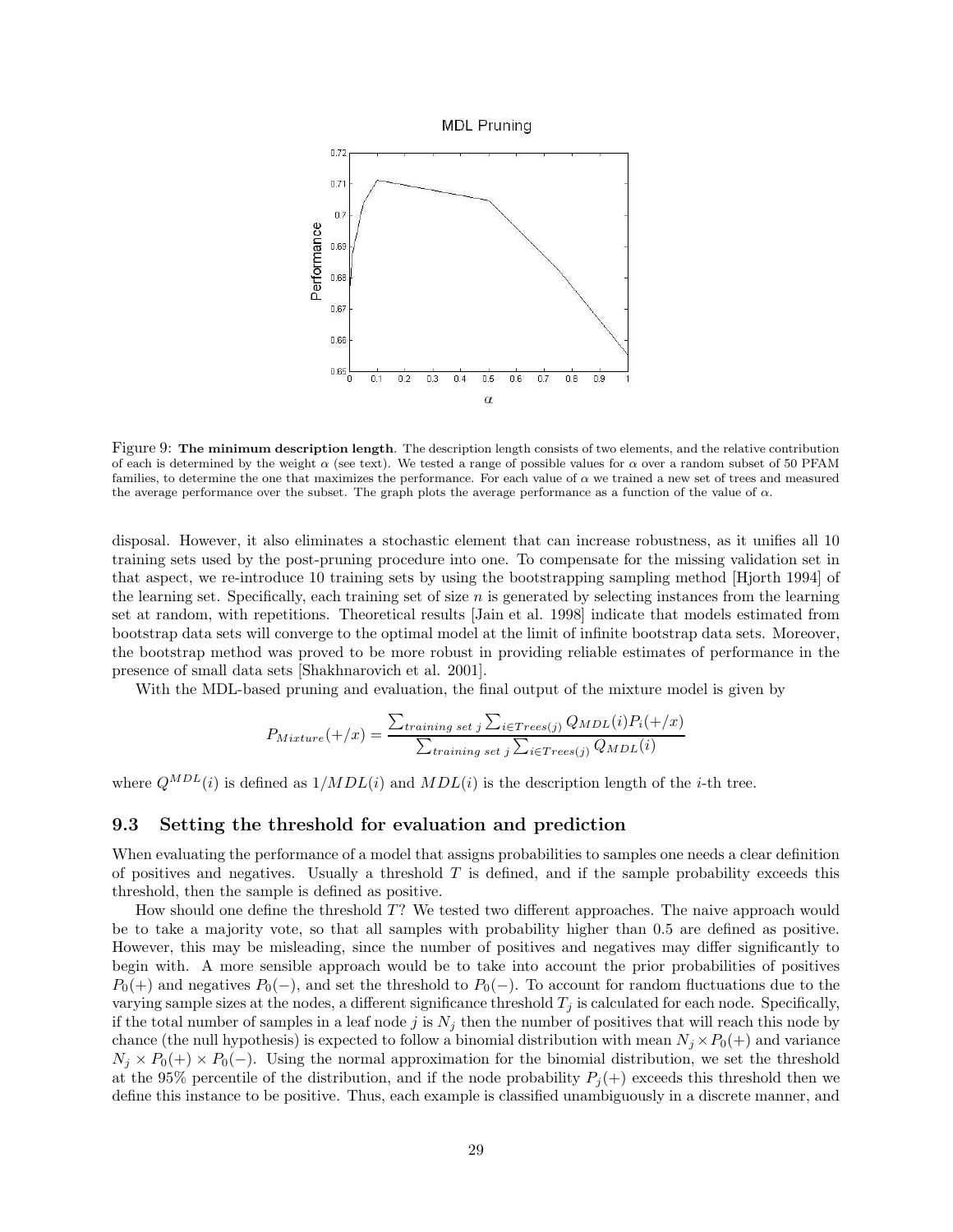the accuracy is computed thereby. If the sample reaches a single leaf node, then only the confidence interval for this node is used to assign a label. If it reaches more than one node, a "combined" node is created, where the datasets are collected from the different leaf nodes, weighted by the fractions of the sample that reach each leaf node, and the sample probabilities, the threshold and the label are calculated accordingly. We refer to this approach as the confidence-based approach.

The second approach uses the equivalence point criterion. All sequences in the database are sorted according to the output assigned by the model. The equivalence point is the point where the number of false positives equals the number of false negatives [Pearson 1995]. All proteins that are predicted with higher probability are labeled as positives. In other words, the equivalence point is the point that balances sensitivity and selectivity. We refer to this approach as the **equivalence point** approach.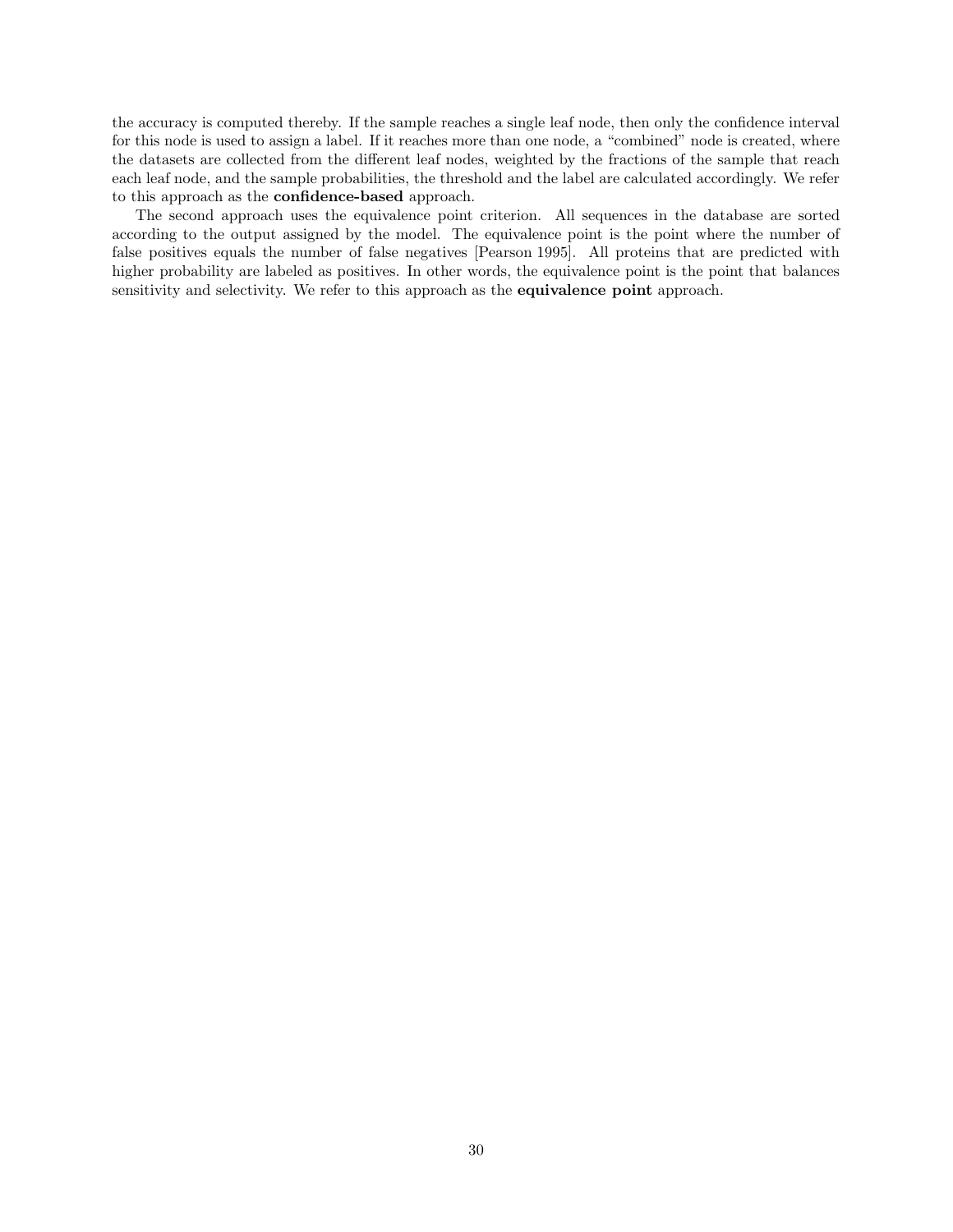| Attribute         | Information gain | Depth |
|-------------------|------------------|-------|
| Organism Classes  | 0.390            | 5.6   |
| AvgHydro          | 0.289            | 6.4   |
| Length            | 0.259            | 6.3   |
| NegCharge         | 0.253            | 6.5   |
| Acid              | 0.253            | 6.7   |
| Aromatic          | 0.245            | 6.9   |
| HydrophobicArom   | 0.238            | 7.0   |
| HydrophilicAcid   | 0.225            | 7.0   |
| AvgWeight         | 0.223            | 6.9   |
| <b>Bulky</b>      | 0.210            | 7.2   |
| PosCharge         | 0.209            | 6.9   |
| HydrophilicBase   | 0.209            | 6.9   |
| E                 | 0.209            | 7.2   |
| Charge            | 0.207            | 6.8   |
| Hydrophobic       | 0.202            | 6.9   |
| PredH             | 0.200            | 6.7   |
| Avglso            | 0.196            | 7.2   |
| Polar             | 0.191            | 6.7   |
| W                 | 0.190            | 7.4   |
| R                 | 0.190            | 7.4   |
| Aliphatic         | 0.187            | 6.8   |
| PrositeDomains    | 0.185            | 7.5   |
| PredC             | 0.184            | 6.9   |
| D                 | 0.182            | 7.4   |
| Υ                 | 0.179            | 7.6   |
| Tiny              | 0.176            | 7.0   |
| L                 | 0.172            | 7.4   |
| G                 | 0.168            | 7.3   |
| K                 | 0.166            | 7.5   |
| C                 | 0.163            | 7.4   |
| PredE             | 0.162            | 7.0   |
| Weak              | 0.161            | 7.2   |
| Small             | 0.160            | 7.3   |
| F                 | 0.155            | 7.5   |
| Proline           | 0.147            | 7.4   |
| P                 | 0.147            | 7.4   |
| A                 | 0.142            | 7.3   |
| V                 | 0.141            | 7.6   |
| т                 | 0.135            | 7.7   |
| PolarUn           | 0.127            | 7.5   |
| Ν                 | 0.121            | 7.7   |
| н                 | 0.121            | 7.8   |
| I                 | 0.110            | 7.7   |
| S                 | 0.099            | 7.9   |
| Species           | 0.098            | 6.7   |
| Q                 | 0.098            | 7.9   |
| M                 | 0.098            | 7.9   |
| Catalytic         | 0.089            | 8.4   |
| Cofactor          | 0.039            | 9.7   |
| Subcell           | 0.035            | 6.8   |
| <b>RCTissue</b>   | 0.011            | 7.5   |
| Alternate         | 0.006            | 10.7  |
| <b>TissueSpec</b> | 0.002            | 6.9   |
|                   |                  |       |

Table 4: Attribute information - part 1 (excludes dipeptides). Attributes are sorted by decreasing information gain with respect to that attribute only (second column). The results are averaged over all families. Since throughout the learning phase we use the weighted entropy (see section 9.1.7), the information gain in this case is given over the weighted samples. These numbers are also more effective for identifying informative attributes; because of the skewed distribution of positives and negatives the background unweighted entropy is very small to begin with and significant improvement in prediction power will translate only to slight improvements in the unweighted entropy (the non-linearity of the entropy function further obscures significant changes in classification accuracy). The third column is the average depth in the trees at which the attribute is used. The depth of the root node is 0; the average depth of the bottom of the trees is 16.83.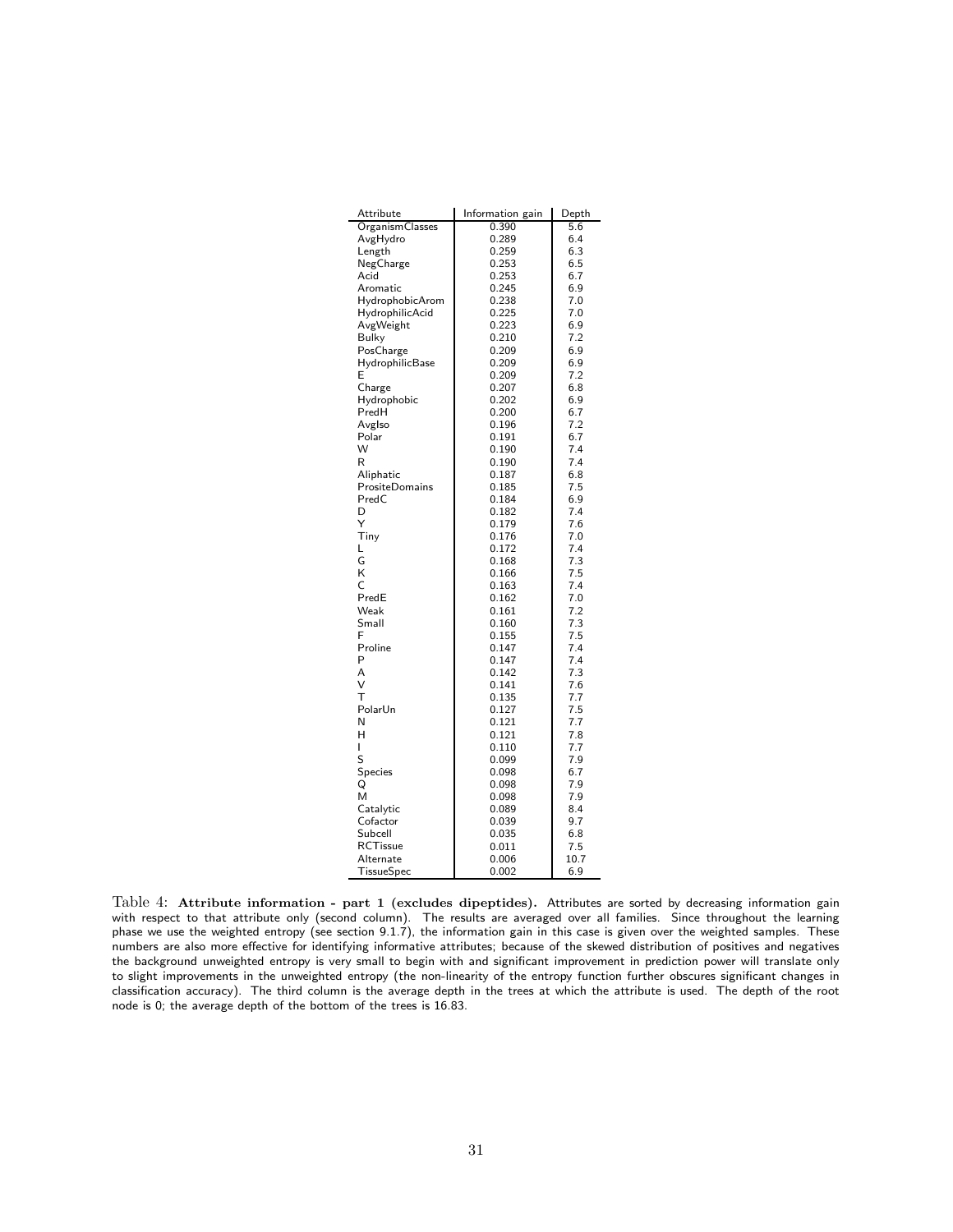| Attribute | Information gain | Depth |
|-----------|------------------|-------|
| DР        | 0.192            | 7.9   |
| GG        | 0.180            | 6.6   |
| YG        | 0.171            | 4.8   |
| EL        | 0.167            | 5.5   |
| LD        | 0.166            |       |
| GA        | 0.166            | 5.4   |
| DG        | 0.164            | 8.4   |
| GL        | 0.163            | 6.6   |
| PL        | 0.162            |       |
| IG        | 0.161            | 5.9   |
| GR        | 0.160            | 6.9   |
| LY        | 0.157            |       |
| AG        | 0.157            | 6.9   |
| LG        | 0.156            | 4.0   |
| <b>FL</b> | 0.155            | 7.1   |
| FF        | 0.154            | 8.0   |
| <b>RR</b> | 0.149            | 6.6   |
| EV        | 0.149            |       |
| EG        | 0.149            | 9.2   |
| EE        | 0.149            | 6.6   |
| <b>WL</b> | 0.148            | 7.7   |
| QL        | 0.148            | 5.9   |
| DV        | 0.148            |       |
| VD        | 0.147            |       |
| NG        | 0.147            | 3.8   |
| LE        | 0.147            | 6.1   |
| KK        | 0.147            | 7.0   |
| EA        | 0.147            | 7.0   |
| AV        | 0.147            |       |
| <b>NV</b> | 0.146            | 5.4   |
| GK        | 0.146            | 7.9   |
| DL        | 0.145            |       |
| <b>VR</b> | 0.144            | 5.2   |
| IL        | 0.144            |       |
| ΑI        | 0.144            | 7.1   |
| AA        | 0.144            | 6.4   |
| ΜP        | 0.143            | 7.1   |
| GT        | 0.143            | 5.6   |
| NΡ        | 0.142            | 8.6   |
| LR        | 0.142            | 6.6   |
|           |                  |       |

 ${\rm Table~5:~Attribute~information$  -  ${\rm part~2}$  (dipeptides only). See Table 4 for details. Missing depth information means that the dipeptide was never used in the mixture of stochastic decision trees. Only the top 40 dipeptide attributes are listed.